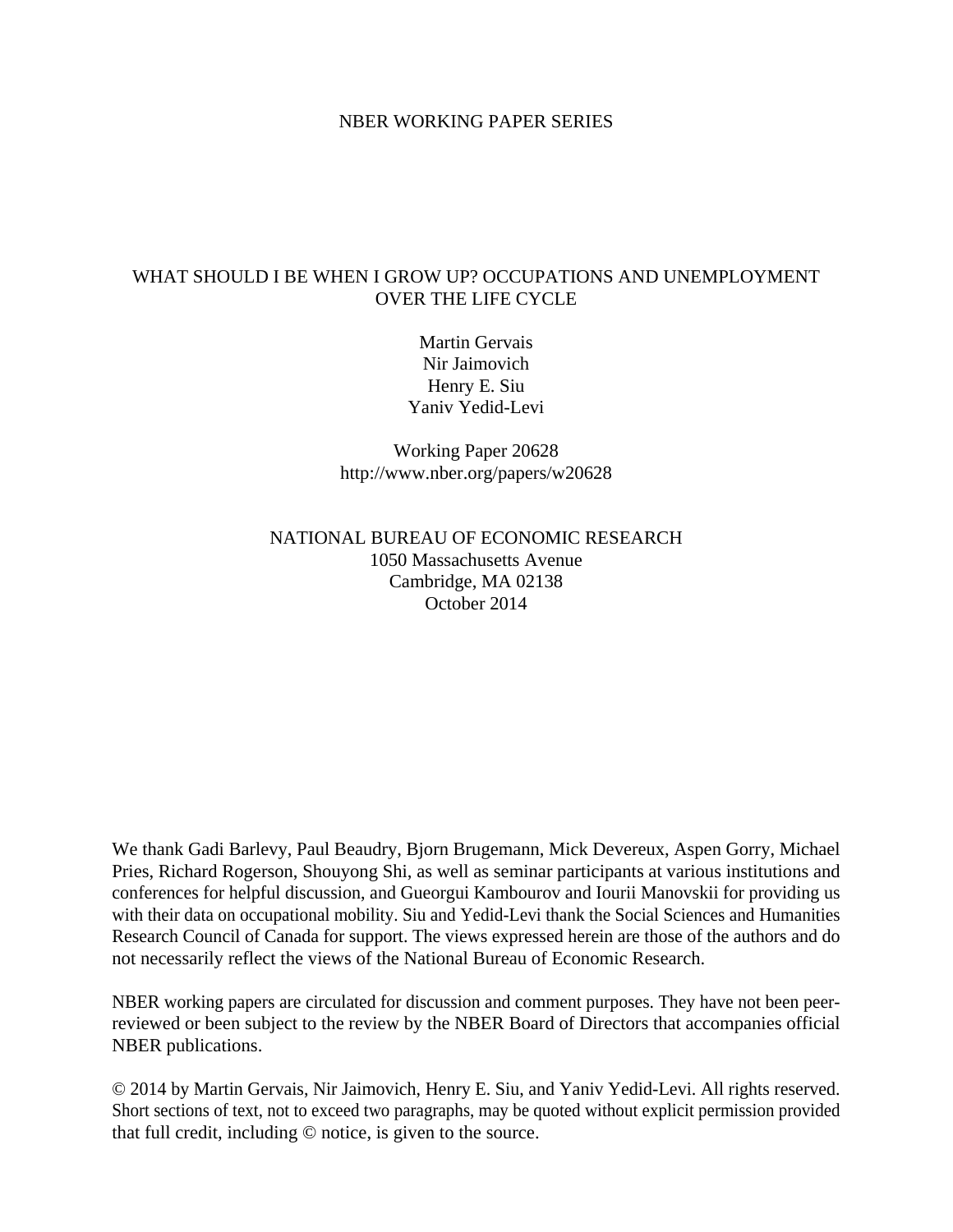What Should I Be When I Grow Up? Occupations and Unemployment over the Life Cycle Martin Gervais, Nir Jaimovich, Henry E. Siu, and Yaniv Yedid-Levi NBER Working Paper No. 20628 October 2014 JEL No. E0,J0

### **ABSTRACT**

Why is unemployment higher for younger individuals? We address this question in a frictional model of the labor market that features learning about occupational fit. In order to learn the occupation in which they are most productive, workers sample occupations over their careers. Because young workers are more likely to be in matches that represent a poor occupational fit, they spend more time in transition between occupations. Through this mechanism, our model can replicate the observed age differences in unemployment which, as in the data, are due to differences in job separation rates.

Martin Gervais University of Iowa martin-gervais@uiowa.edu

Nir Jaimovich Department of Economics Duke University 213 Social Services Building Durham, NC 27708 and NBER njaimo@gmail.com

Henry E. Siu Vancouver School of Economics University of British Columbia 1873 East Mall #997 Vancouver, BC V6T 1Z1 Canada and NBER hankman@mail.ubc.ca

Yaniv Yedid-Levi University of British Columbia yaniv@mail.ubc.ca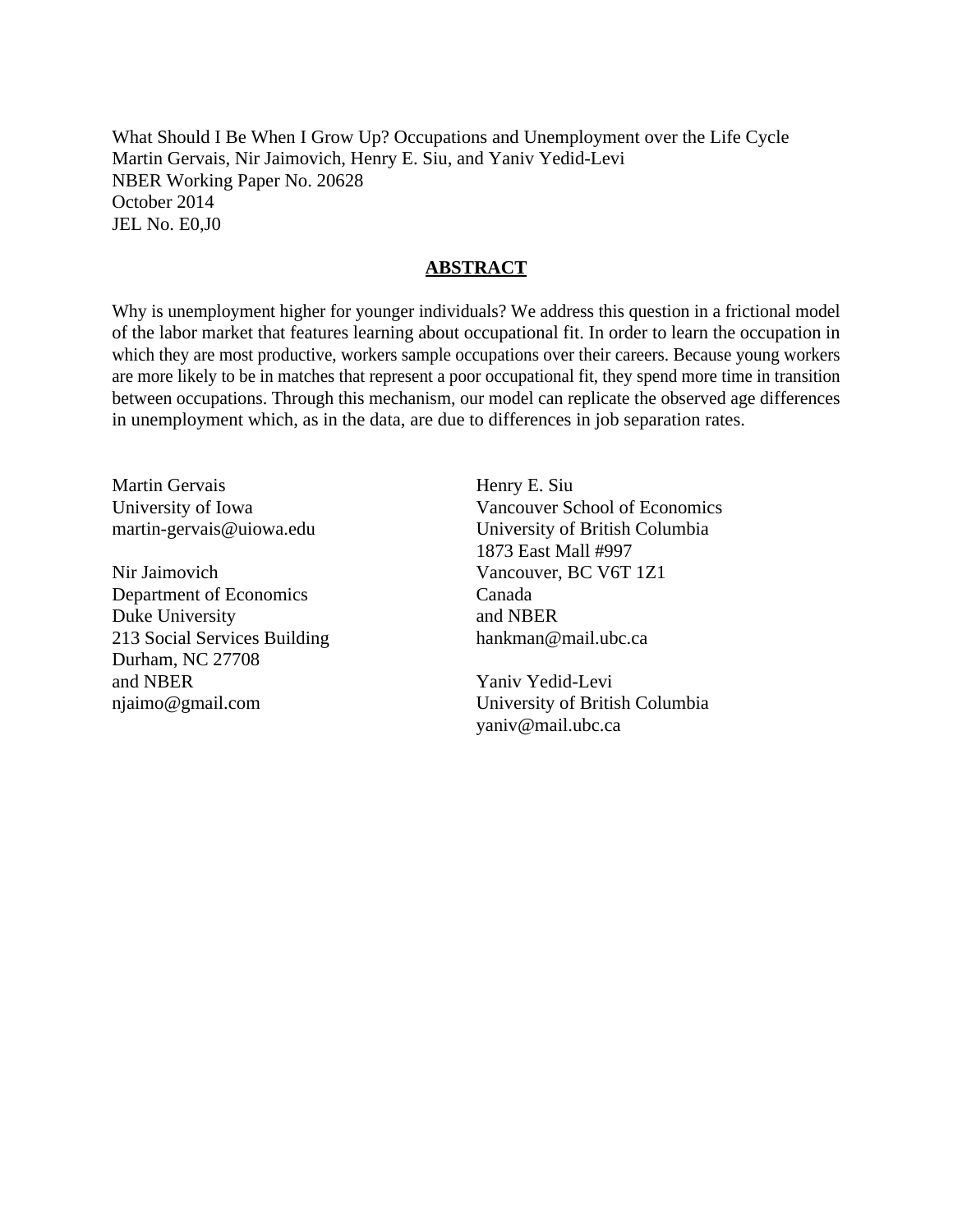## 1 Introduction

Labor market outcomes differ greatly for individuals of different ages. Unemployment rates are much higher for the young than for all others. For example, in the U.S., the unemployment rate for individuals aged 20–24 years old is approximately 2.5 times that of prime-aged individuals aged 45–54 years old; the unemployment rate of 25–34 year olds is about 50% greater than that of  $45-54$  year olds.<sup>[1](#page--1-0)</sup>

In our view, explaining this fact is interesting in its own right, given that the age differences are so stark. Moreover, we believe that developing such an explanation is important for our understanding of aggregate labor market dynamics. For example, the results of [Shimer](#page-33-0) [\(1998\)](#page-33-0) indicate that compositional change in the labor force due to the baby boom generated a substantial fraction of the rise and fall in U.S. unemployment from the 1960s through to the end of the century.

In Section [2,](#page-5-0) we detail the declining age profile for unemployment observed in the postwar U.S. data. In particular, we discuss the role of age differences in the job finding rate (the rate at which individuals transition from unemployment to employment) and the separation rate (the transition rate from employment to unemployment) in shaping the age profile of unemployment. Job separation rates decline monotonically with age, generating a declining profile of unemployment. Job finding rates exhibit much less age variation, and in fact, decline with age. On its own, the declining pattern of job finding rates would counterfactually imply an increasing age profile of unemployment. Hence, unemployment rate differences are accounted for solely by age differences in separation rates.

Given this fact, Sections [3](#page-9-0) and [4](#page-14-0) present and characterize a model that focuses on differences in the separation rate. Our framework is a life-cycle version of the searchand-matching model of [Diamond](#page-32-0) [\(1982\)](#page-32-0), [Mortensen](#page-32-1) [\(1982\)](#page-32-1) and [Pissarides](#page-33-1) [\(1985\)](#page-33-1) (DMP, hereafter). The key life-cycle feature that we introduce is learning on the worker's part about her best occupational fit. Specifically, young workers enter the labor market not knowing the occupation that they are most productive in. We call this occupation the worker's "true calling".

In order to learn her true calling, a worker must sample occupational matches over her career. Upon entering the workforce, a worker searches for her first job in an occupation. Upon meeting a vacancy, a match is established. Over time, the worker and firm learn whether the current occupation is the worker's true calling. If it is not, the worker-firm pair

<sup>&</sup>lt;sup>1</sup>See also [Shimer](#page-33-0) [\(1998\)](#page-33-0) and the references therein.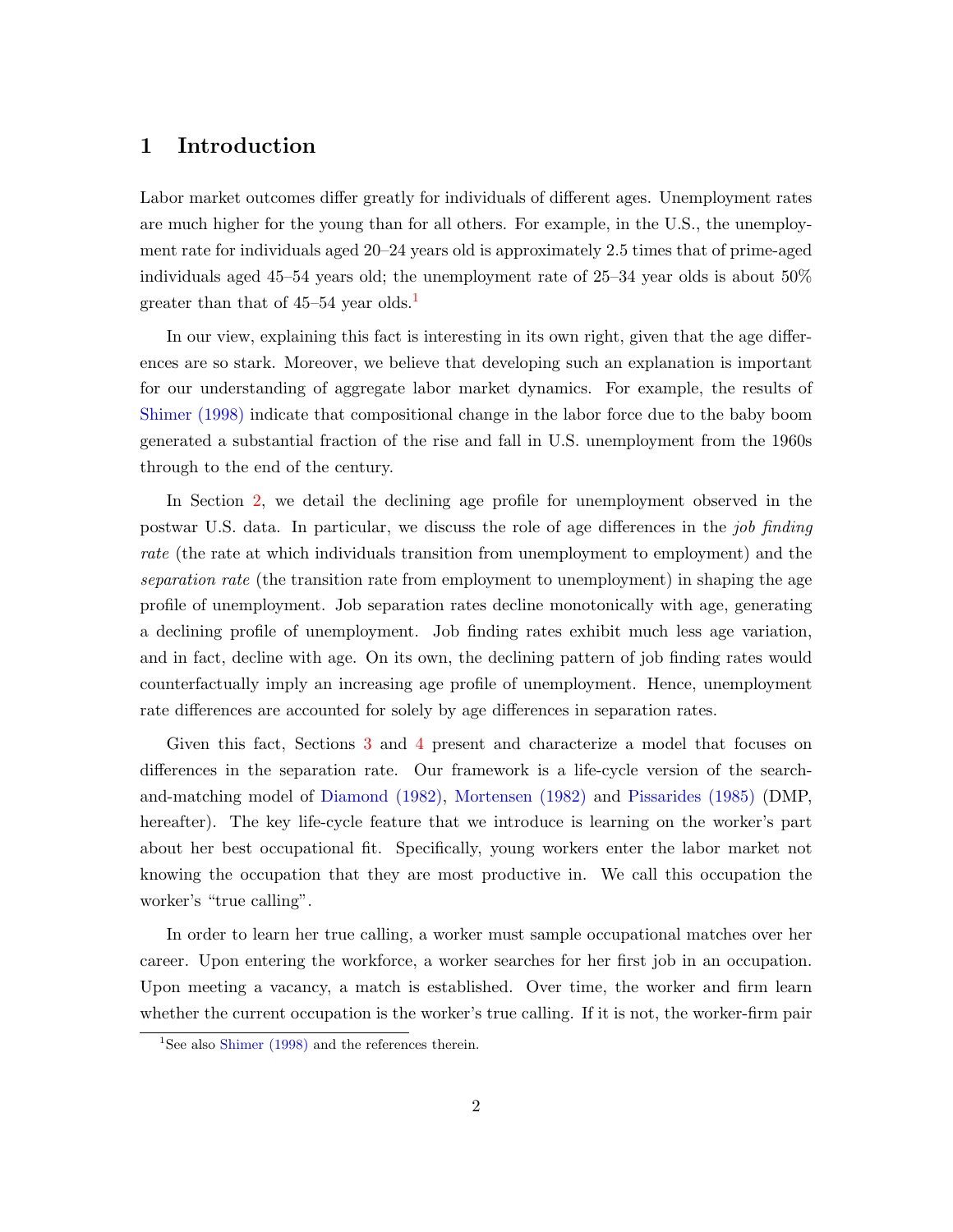can either maintain the match or choose to separate. Upon separation, the worker seeks employment in a new occupation, having ruled out the previous occupation as being her true calling. As the worker samples more occupations and accumulates knowledge about her occupational fit, the probability of finding her true calling rises.

Match formation, learning, and separation are stochastic in our framework. As such, ex ante identical individuals experience different histories over time, as they move in and out of unemployment, and learn, more or less quickly, about their true calling. Despite this heterogeneity, workers can be summarized simply by their *type*: lower type workers have little information about their true calling, while higher types are closer to discovering it. Hence, the model generates an endogenous mapping between type and age.

This allows us to address the differences in unemployment between young and old workers. Since lower type matches are more likely to turn out to be bad matches, they are more likely to endogenously separate. Thus, lower type workers—who tend to be young experience higher unemployment rates, as they are more likely to be in transition between occupations.

In Section [5,](#page-17-0) we calibrate our model and study its quantitative implications. Our model does a very good job of matching the observed age profile of unemployment. This is due to the fact that our model nearly replicates the declining age profile of separation rates observed in the data. In addition, our model does a good job of matching the age profile of occupational mobility. Finally, our model rationalizes a significant portion of the fall in aggregate unemployment observed since the mid-1970s, through aging of the labor force, as emphasized in the empirical results of [Shimer](#page-33-0) [\(1998\)](#page-33-0). Hence, we find that the "learning about occupational fit" mechanism in our model is important for understanding life-cycle and aggregate labor market dynamics.

Ours is not the first frictional labor market model to address age differences in unemployment. [Jovanovic](#page-32-2) [\(1979\)](#page-32-2) represents a seminal contribution to the literature on endogenous job separations. In that model, a worker's separation rate falls with tenure in a match. This arises because productivity in a worker-firm match is stochastic and observed imprecisely; longer tenured matches are those in which the worker and firm have learned that idiosyncratic match quality is high. [Menzio et al.](#page-32-3) [\(2012\)](#page-32-3) illustrate how this mechanism generates a declining age profile of separation in a life-cycle model: since young workers have drawn fewer matches, they are more likely to be in ones with lower idiosyncratic productivity, and hence, more likely to separate.

The key distinction in our framework is what is being learned in a match. In the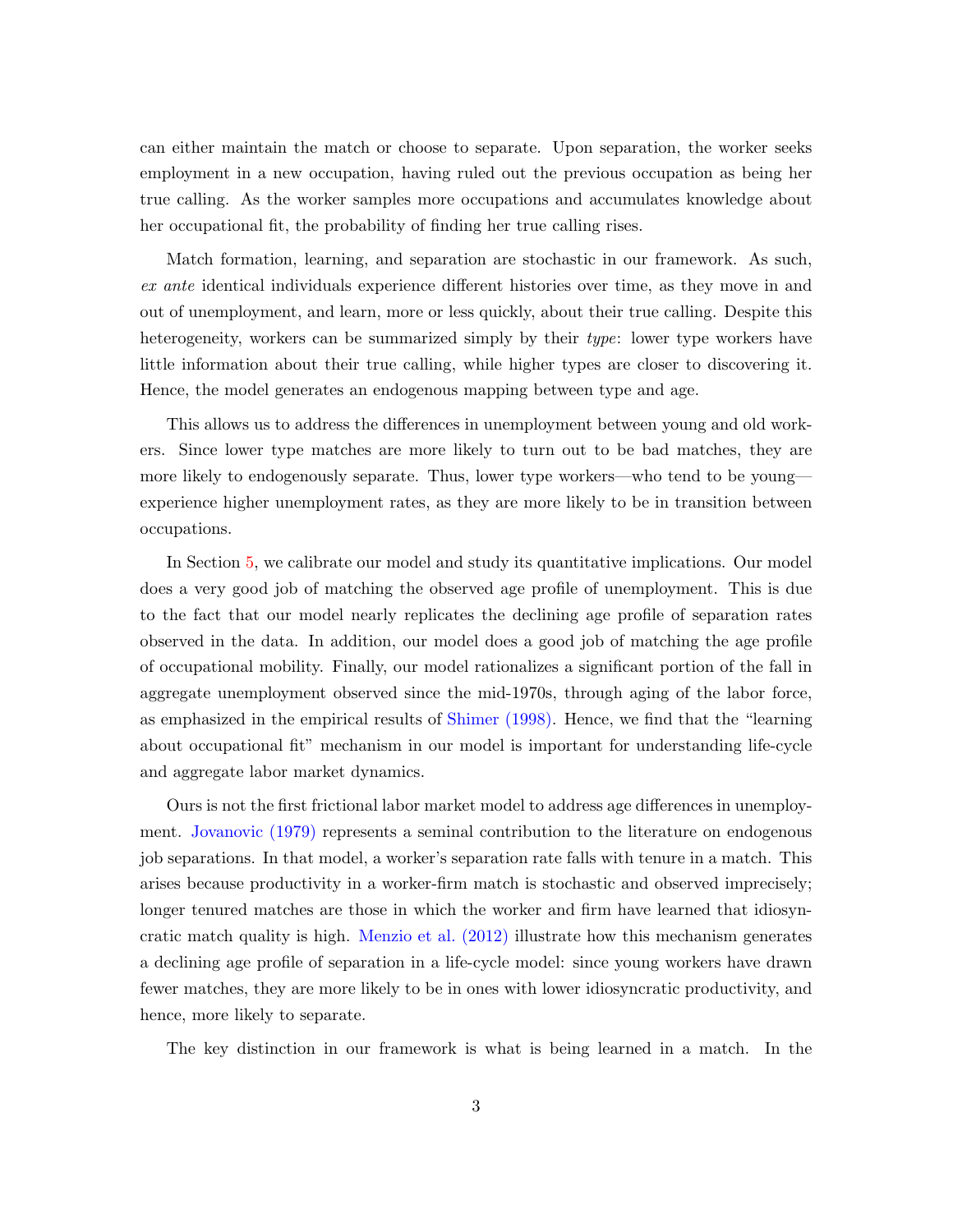[Jovanovic](#page-32-2) [\(1979\)](#page-32-2) and [Menzio et al.](#page-32-3) [\(2012\)](#page-32-3) framework, agents learn about the quality of the match between worker and firm, or *firm-specific* human capital. Since this is independent across matches, separation from any one match imparts no information about a worker's productivity and separation rate in future matches.

In our model, agents learn about match quality between worker and occupation. This is a form of general human capital—knowledge of one's true calling—that worker's carry forward into future employment and unemployment spells. Separation from a match is due to the accumulation of this human capital, and hence generates a lower probability of separation and higher expected productivity in future matches. In contrast to the [Jovanovic](#page-32-2) [\(1979\)](#page-32-2) and [Menzio et al.](#page-32-3) [\(2012\)](#page-32-3) mechanism where young workers are more likely to be in matches with lower firm-specific productivity, our model's declining age profile of separation is because young workers are more likely to be in matches with lower *occupation-specific* productivity. Moreover, our model is consistent with the results of [Kambourov and Manovskii](#page-32-4) [\(2009\)](#page-32-4) who find that the importance of firm-specific effects in rationalizing life-cycle wage dynamics vanishes when occupation-specific and total experience effects are taken into account in Mincerian wage regressions.

Our framework is also related to the one-sided search problem studied by [Neal](#page-32-5) [\(1999\)](#page-32-5), in which employment relationships have two components: 'career' quality and match quality. One interpretation of our model is that individuals are searching for a career by sampling occupations. As such, our model is consistent with [Neal](#page-32-5) [\(1999\)](#page-32-5)'s empirical findings that career change falls with labor market experience. However, since that model abstracts from unemployment as a labor market state, it does not address the age profile of unemployment rates, our subject of principal interest.

More recently, [Papageorgiou](#page-33-2) [\(2012\)](#page-33-2) also studies the importance of learning about unobserved occupational ability in a search framework. However, because the phenomena of interest are different, a number of model features differ. [Papageorgiou](#page-33-2) [\(2012\)](#page-33-2) finds that a calibrated version of his model does well in accounting for life-cycle wage dynamics, residual wage inequality, and inter-occupational flows. By contrast, our paper studies the role of learning about occupational fit in accounting for the life-cycle profile of unemployment and separation rates, and aggregate unemployment dynamics. Both papers do well in accounting for the life-cycle pattern of occupational mobility.<sup>[2](#page--1-0)</sup>

 ${}^{2}$ Finally, see also [Esteban-Pretel and Fujimoto](#page-32-6) [\(2011\)](#page-32-6). In their model, older workers are assumed to be better able to observe idiosyncratic match productivity, and hence, reject poor matches before they are formed. In this way, their model generates a declining age profile of separation by construction. See also [Gorry](#page-32-7) [\(2012\)](#page-32-7) for a one-sided search model in which labor market experience provides a worker with better information about future match quality.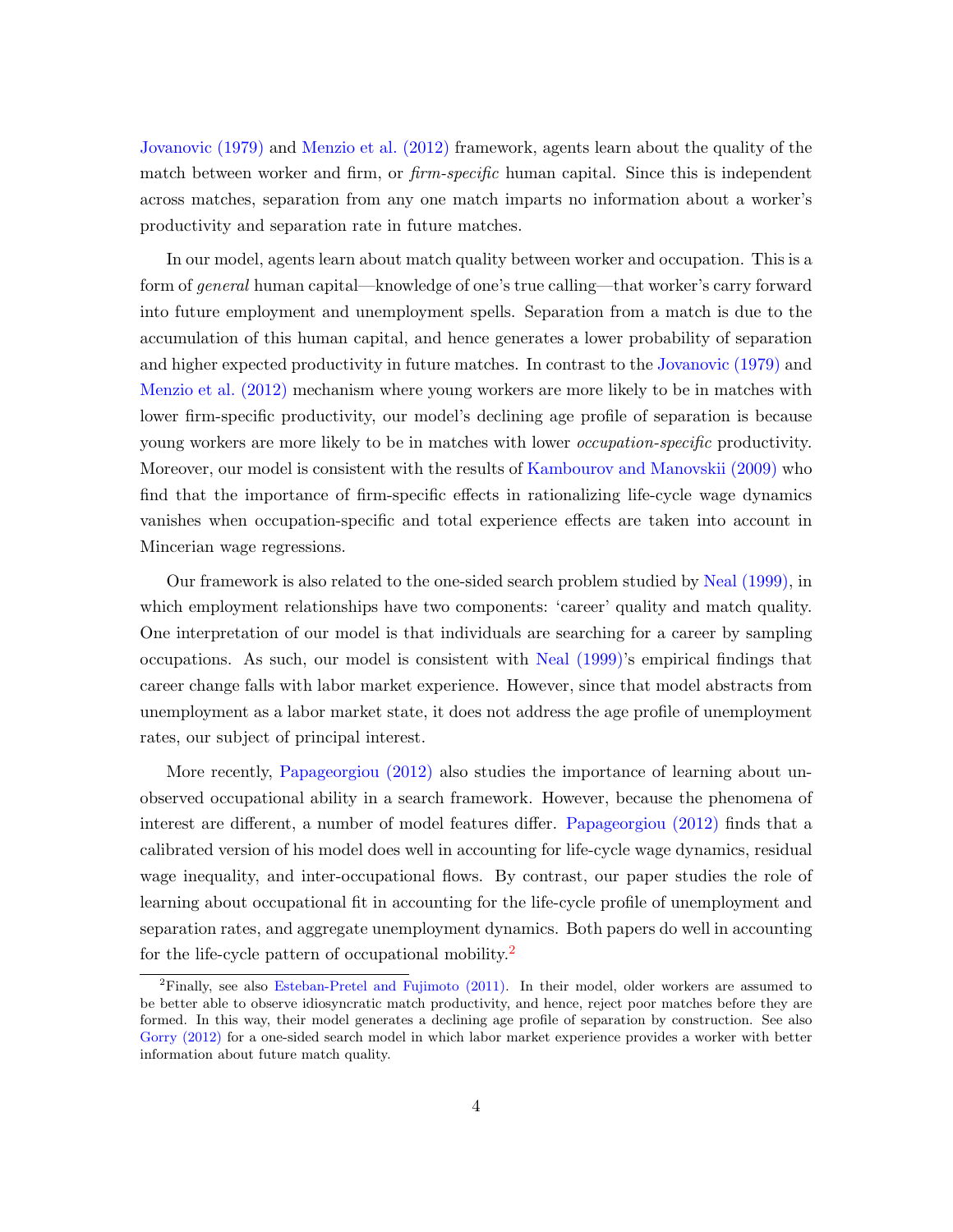|                | $20 - 24$ | $25 - 34$ | $35 - 44$ | $45 - 54$ | 55–64 |
|----------------|-----------|-----------|-----------|-----------|-------|
| average $(\%)$ | 10.45     | 6.37      | 4.81      | 4.22      | 4.01  |
| normalized     | 2.48      | 1.51      | 1.14      |           | 0.95  |

<span id="page-5-1"></span>Table 1: Average Unemployment Rates by Age Group

Notes: data from the CPS, 1976:6–2012:11. The second row indicates average unemployment rates by age, relative to that of 45–54 year olds.

# <span id="page-5-0"></span>2 Data

In this section, we detail the empirical observations that motivate our work. We first document the large age differences in unemployment. We then present evidence on job finding and separation rates that informs our theoretical approach in Section [3.](#page-9-0)

We begin by analyzing the unemployment rate disaggregated by age, obtained from the Current Population Survey (CPS) for the period June  $1976 -$ November  $2012.<sup>3</sup>$  $2012.<sup>3</sup>$  $2012.<sup>3</sup>$  The first row of Table [1](#page-5-1) displays the average unemployment rate during this period for different age groups. As is obvious, unemployment falls monotonically with age. The average unemployment rate for 20–24 year olds is 10.45% and falls to 4.01% for 55–64 year olds.

Moreover, the age differences are large. The second row presents the average unemployment rate for each age group, relative to that of 45–54 year olds. During this period, average unemployment for 20–24 year olds is 2.48 times that of 45–54 year olds. The average unemployment rate for  $25-34$  year olds is  $51\%$  greater than that of the prime-aged.

#### <span id="page-5-2"></span>2.1 Job Finding and Separation Rates

What accounts for these large age differences? To address this question, we examine the age differences in job finding and separation rates. To understand the role of these transition rates, consider a simple labor market model where: (a) all unemployed workers transit to employment at the constant rate  $f$ , and remain unemployed otherwise, and (b) all employed workers transit to unemployment at the constant rate s, and remain employed otherwise. In this setting, the steady state unemployment rate,  $u$ , is given by:

$$
u = \frac{s}{s+f}.
$$

<sup>&</sup>lt;sup>3</sup>We focus on this time period since this is the period for which micro-level data (used in the following subsection) is available. None of our substantive results regarding age differences are altered when data from 1948 to 1976 are included.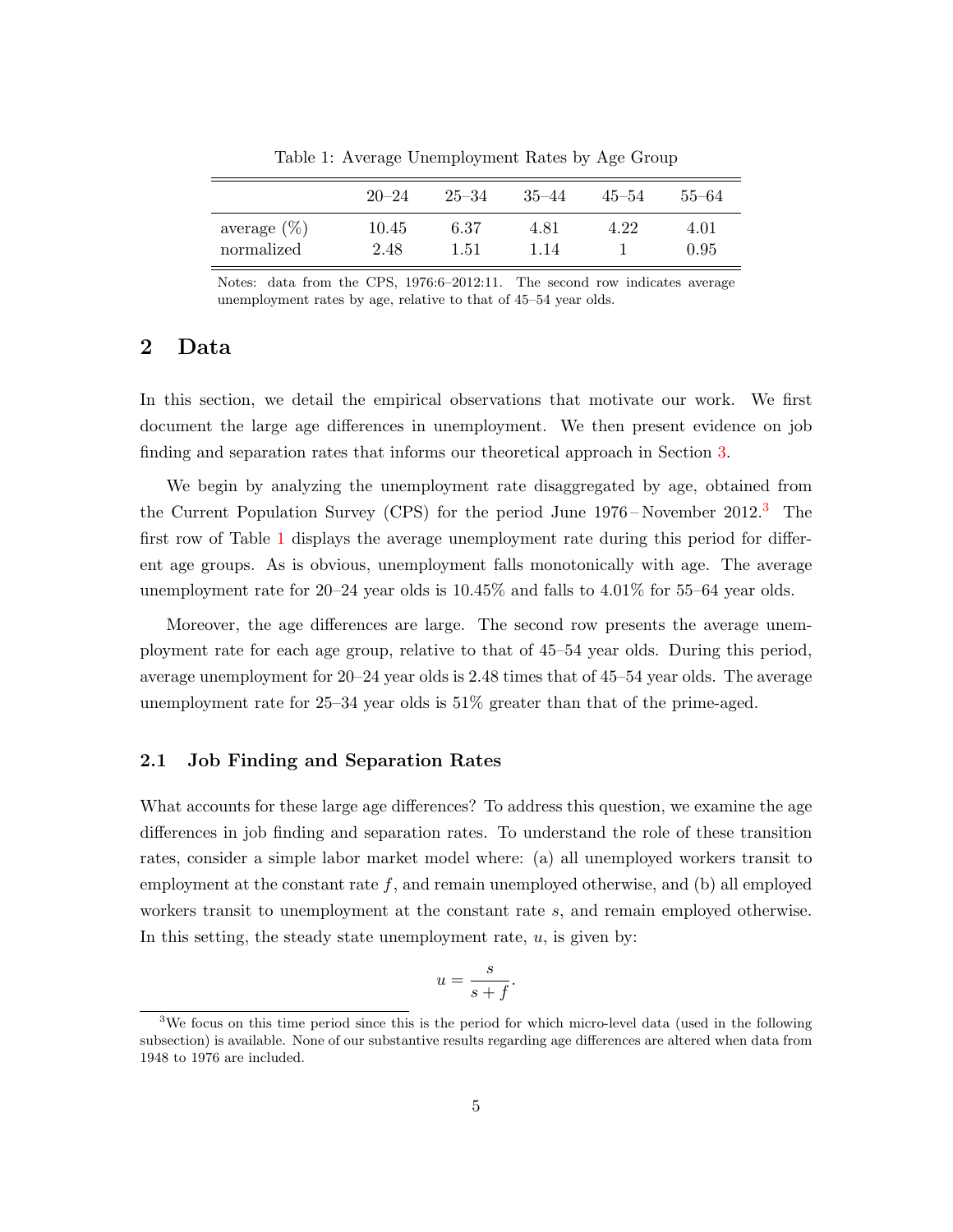|                                                               | $20 - 24$     | $25 - 34$     | $35 - 44$     | $45 - 54$     | 55–64         |
|---------------------------------------------------------------|---------------|---------------|---------------|---------------|---------------|
| A. Shimer approach<br>job finding $(\%)$<br>separation $(\%)$ | 39.54<br>5.58 | 34.24<br>2.70 | 31.17<br>1.79 | 28.42<br>1.39 | 27.34<br>1.26 |
| B. direct approach<br>job finding $(\%)$<br>separation $(\%)$ | 28.46<br>2.62 | 26.58<br>1.51 | 25.50<br>1.13 | 23.77<br>0.96 | 21.35<br>0.84 |

<span id="page-6-0"></span>Table 2: Average Monthly Transition Rates by Age Group

Notes: data from the CPS, 1976:6–2012:11. Panel A presents transition rates computed from data on stocks of employed and unemployed workers. Panel B presents transition rates computed from data on worker flows. See the main text for details.

Holding f constant across age groups, a decreasing age profile for unemployment would require a decreasing profile for s. Similarly, holding s constant across age groups, a decreasing age profile for unemployment would require an increasing profile for  $f$ .

We first calculate job finding and separation rates following the approach of [Shimer](#page-33-3) [\(2005\)](#page-33-3). This approach is well suited for our analysis, since it assumes that all workers transit solely between states of employment and unemployment, as in the statistical model discussed above, and the economic model presented in Section  $3<sup>4</sup>$  $3<sup>4</sup>$  $3<sup>4</sup>$ . The approach uses monthly data on employment, unemployment, and short-term unemployment tabulated from the CPS. Disaggregated by age, this data is available beginning in June 1976. Panel A of Table [2](#page-6-0) displays average job finding and separation rates by age during this period.

The first row of Table [2](#page-6-0) indicates that job finding rates decrease monotonically with age. In the average month, 39.54% of unemployed 20–24 year olds transit to employment, a rate that is about 40% greater than that of 45–54 year olds. This represents a relatively small age difference when compared to separation rates, as we discuss below. Moreover, absent differences in separation rates, age differences in job finding rates would counterfactually imply an increasing age profile for unemployment.

Hence, age differences in unemployment are accounted for solely by differences in separation rates. Indeed, the second row of Table [2](#page-6-0) indicates that the separation rate falls monotonically with age. Moreover, the age differences are large. For example, the separation rate for 20–24 year olds is 4.0 times that of 45–54 year olds. As such, we view the declining profile of separation rates as integral to any theory of age differences in unem-

<sup>&</sup>lt;sup>4</sup>We refer the reader to [Shimer](#page-33-3)  $(2005)$  for further methodological details.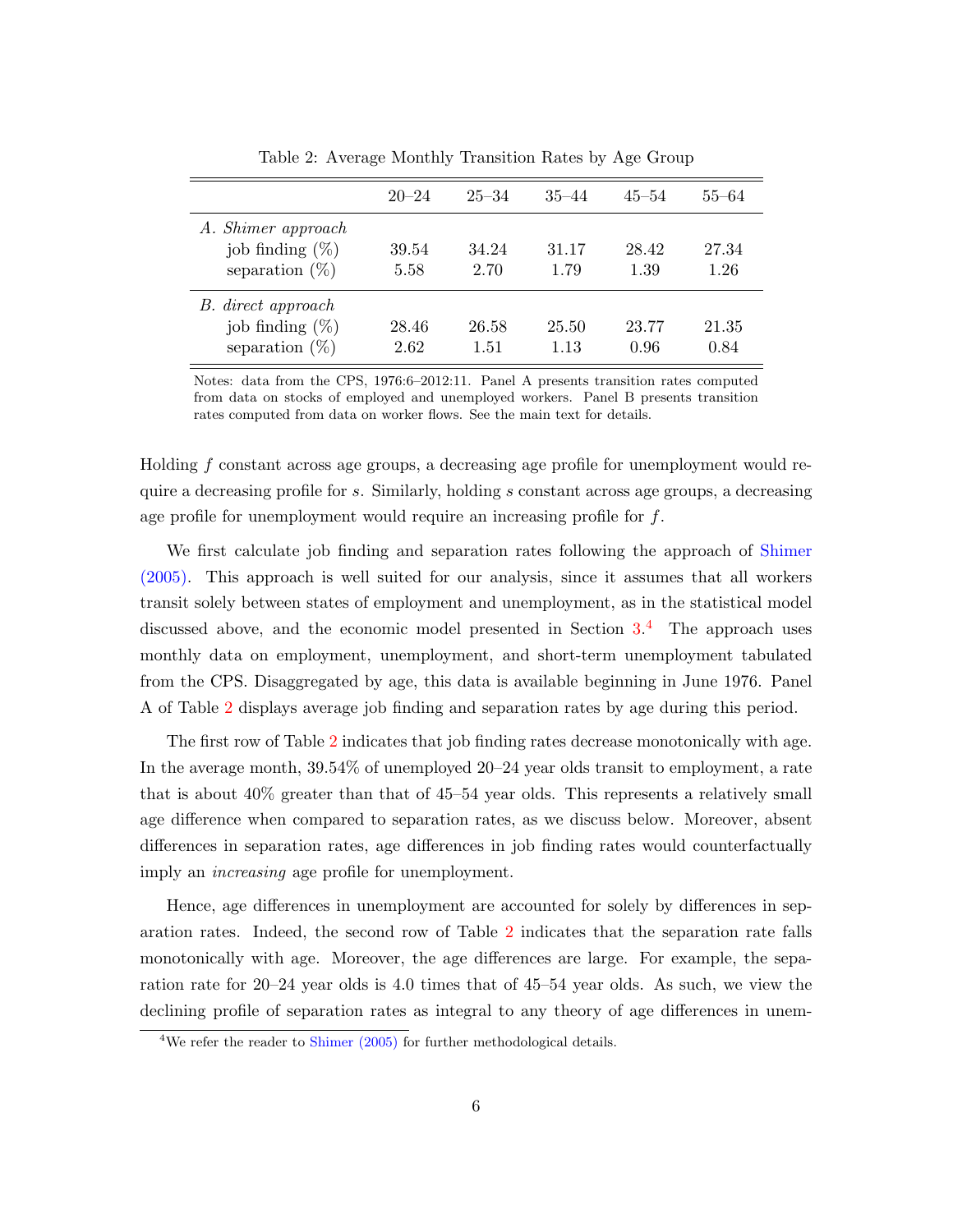ployment.[5](#page--1-0)

The [Shimer](#page-33-3) [\(2005\)](#page-33-3) approach to computing transition rates assumes that workers do not transit in and out of the labor force, though such flows are observed in longitudinal data at the individual level. This may give rise to misleading conclusions regarding the roles of job finding and separation in rationalizing age differences in unemployment. This is particularly true if transition rates in and out of the labor force differ sufficiently by age.

As such, Panel B of Table [2](#page-6-0) displays average transition rates measured directly from data on individual-level labor market flows. To do this, we use the monthly CPS files. Households in the CPS are surveyed for four consecutive months, then leave the sample during the next eight months, and are surveyed again for a final four months. Each household member is uniquely identified. As such, we obtain a longitudinal record for each person which allows us to track monthly transitions across states of employment, unemployment, and labor force non-participation.<sup>[6](#page--1-0)</sup>

The first row of Panel B presents the job finding rate (from unemployment to employment). This falls monotonically with age, with the job finding rate of 20–24 year olds about 20% greater than that of 45–54 year olds. Again, absent differences in separation rates, these differences would counterfactually imply an increasing age profile for unemployment. The second row presents the separation rate (from employment to unemployment). As before, these fall monotonically with age, and the age differences are large. The separation rate for 20–24 year olds is 2.[7](#page--1-0) times that of  $45$ –54 year olds.<sup>7</sup> Again, this evidence on transition rates indicates the critical role of separation rates in understanding age differences in unemployment.

#### 2.2 Occupational Mobility

The mechanism underlying our theory is that individuals learn about their true calling in life by experiencing various occupations as they age. Following [Kambourov and Manovskii](#page-32-8) [\(2008,](#page-32-8) [2009\)](#page-32-4), we use data from the Panel Study of Income Dynamics (PSID) to document

<sup>&</sup>lt;sup>5</sup>See also [Shimer](#page-33-0) [\(1998\)](#page-33-0) who emphasizes the importance of higher separation rates in understanding higher unemployment rates for the young.

 ${}^{6}$  For a complete description of the construction of the longitudinal data, see [Nekarda](#page-33-4) [\(2009\)](#page-33-4).

<sup>7</sup>Finally, we note that the levels of transition rates naturally differ across the two measurement approaches, since the previous approach assumes away flows in and out of the labor force. See also [Menzio et al.](#page-32-3) [\(2012\)](#page-32-3) who study data from the SIPP for male high-school graduates, December 1995 to February 2000. They find that the job finding rate is essentially constant between the ages of 20 and 55, and only fall in a noticeable way between the ages of 55 and 64. Separation rates exhibit a marked fall throughout the age profile, most notably between the ages of 20 and 35, as in the CPS data.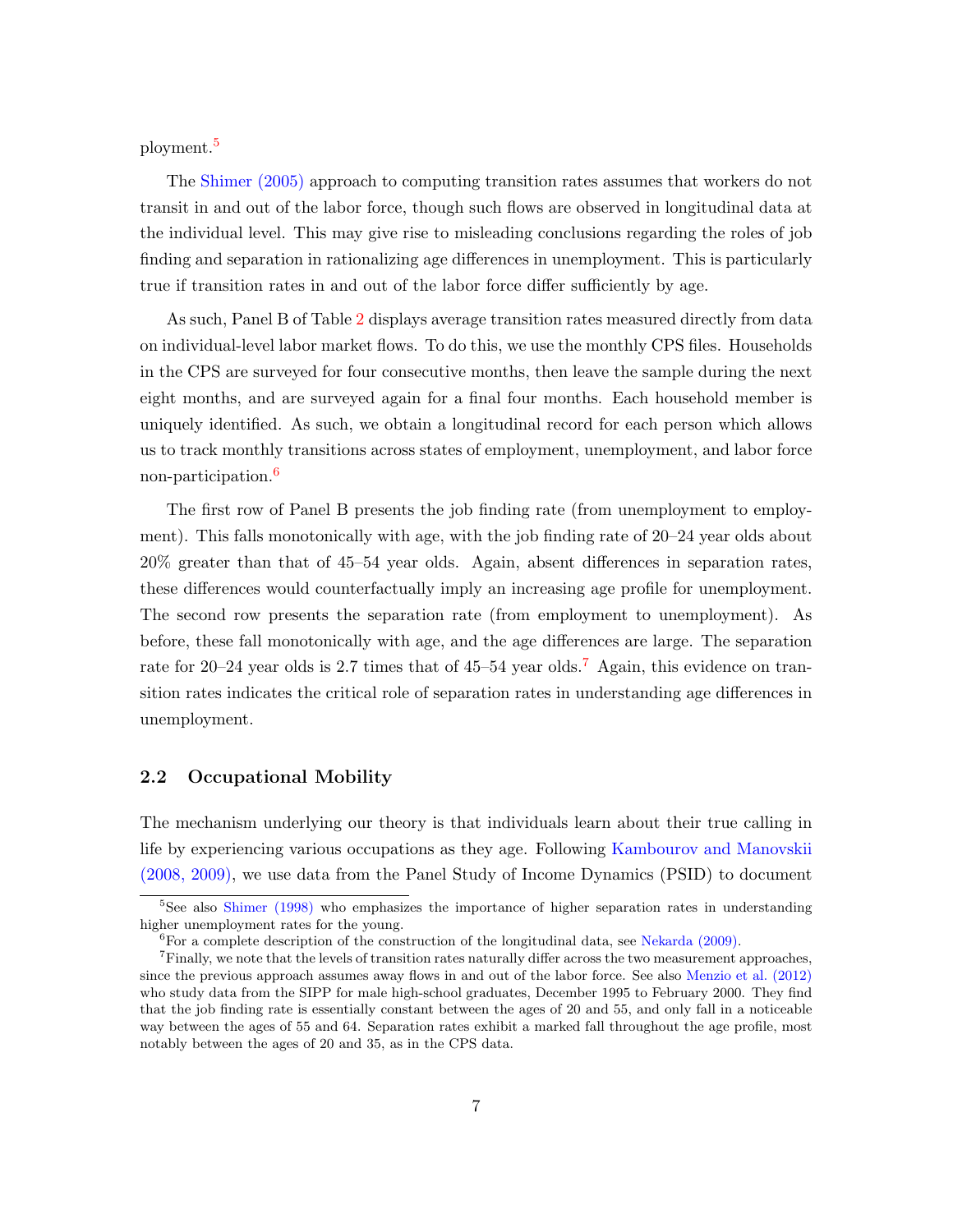

<span id="page-8-0"></span>Figure 1: Occupational Mobility by Age

Notes: Data from [Kambourov and Manovskii](#page-32-8) [\(2008\)](#page-32-8). Original data from the PSID, Retrospective Files, 1968–1980. The sample consists of male heads, non-self-employed, either employed or temporarily laid off.

the age-profile of occupational mobility.

As is well-known, measures of occupational mobility are subject to sizable measurement error. In order to mitigate this error, the PSID released Retrospective Occupation-Industry Supplemental Data Files (Retrospective Files hereafter) in 1999. The goal of this release was to make available retrospectively assigned 3-digit 1970 census codes to the reported occupations and industries of household heads and wives for the period 1968–80. [Kambourov](#page-32-8) [and Manovskii](#page-32-8) [\(2008,](#page-32-8) [2009\)](#page-32-4) argue that the methodology used to construct the Retrospective Files minimizes the error in identifying true occupation switches. $8$ 

Figure [1](#page-8-0) shows occupational mobility rates by age group for occupations at the 1-, 2-, and 3-digit level.<sup>[9](#page--1-0)</sup> While the data and methodology underlying Figure [1](#page-8-0) comes from [Kambourov and Manovskii](#page-32-8) [\(2008\)](#page-32-8), we adapt their exercise for the purpose of this study. First, we only use data from the period covered by the Retrospective files. Second, we use a broader sample, consisting of male heads of households who aren't self-employed and are

<sup>&</sup>lt;sup>8</sup>For example, approximately half of occupation switches in the original data are identified as legitimate occupation switches in the Retrospective Files. A key aspect of the Retrospective files is that a single individual was responsible for coding the occupation of a particular individual over the entire sample period, thereby minimizing changes in interpretation of the occupation reported by a given individual over time.

<sup>9</sup>See Appendix B of [Kambourov and Manovskii](#page-32-8) [\(2008\)](#page-32-8) for details of the occupation classification system.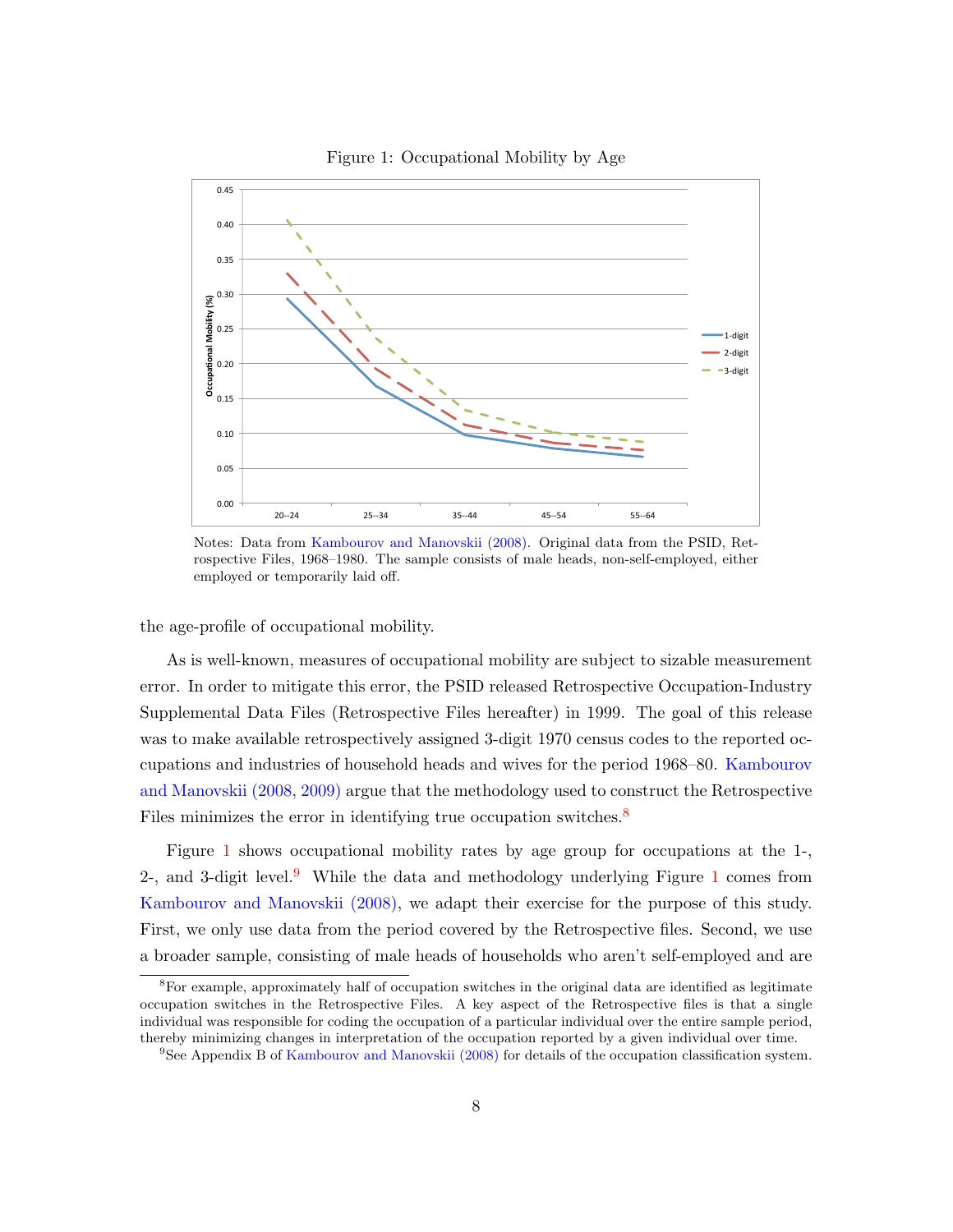either employed or temporarily laid off.<sup>[10](#page--1-0)</sup> The main difference with their sample is our inclusion of government workers and farmers, who tend to switch occupation less frequently than the rest of the sample.

Figure [1](#page-8-0) reveals that occupational mobility declines sharply as people age.<sup>[11](#page--1-0)</sup> For the young, occupational mobility rates are very high: more than 40% of individuals in the 20–24 year old age group switches occupation in a given year at the 3-digit level. Even at the 2-digit level, approximately one in three 20–24 year olds switch occupation annually. For prime-aged workers, about one in 10 or 12 individuals changes 2- or 3-digit occupation on a yearly basis.

These mobility rates can be used to calculate the number of occupations an individual experiences over her working life. For example, suppose that an individual enters the labor force and experiences her first occupation at age 20. Assuming a constant hazard rate between the ages of 20 and 24, the probability that she switches to a different 3-digit occupation during each of the first five years of her career is 41%; this would imply that she switches occupations 2.05 times during the first five years. Similarly, over the next 10 years the average switching probability is 24%, implying 2.40 occupation switches. Repeating this calculation for all the age groups yields that the average worker switches about 8.6 times, and hence works in 9.6 3-digit occupations over her career. A similar procedure indicates that the average person works in 7.3 and 6.6 occupations, at the 2- and 1-digit level, respectively.

## <span id="page-9-0"></span>3 Economic Environment

To analyze age differences in unemployment, we study a search-and-matching model of the labor market. The matching process between unemployed workers and vacancy posting firms is subject to a search friction. The ratio of vacancies to unemployed determines the economy's match probabilities, in a way that we make precise in the next subsection.

Workers differ in their knowledge of their best occupational fit. Specifically, there are M occupations in the economy that are identical, except in name. Each worker is best-suited

<sup>&</sup>lt;sup>10</sup>The latter restriction implies that we do not include individuals who leave the labor force in the calculation of the occupational mobility rate. The mobility rate is the ratio of the number of individuals who switch occupations, divided by the total number of workers (i.e. the sum of 'switchers' and 'non-switchers'). Assume an individual who leaves the labor force (retires or goes to school). If we count this individual as a 'non-switcher' we generate a downward bias in the occupational mobility measure (because the denominator is larger). Excluding those who leave the labor force from the sample avoids this bias.

 $11$ See also [Moscarini and Vella](#page-32-9) [\(2008\)](#page-32-9) for evidence of declining occupational mobility by in CPS data.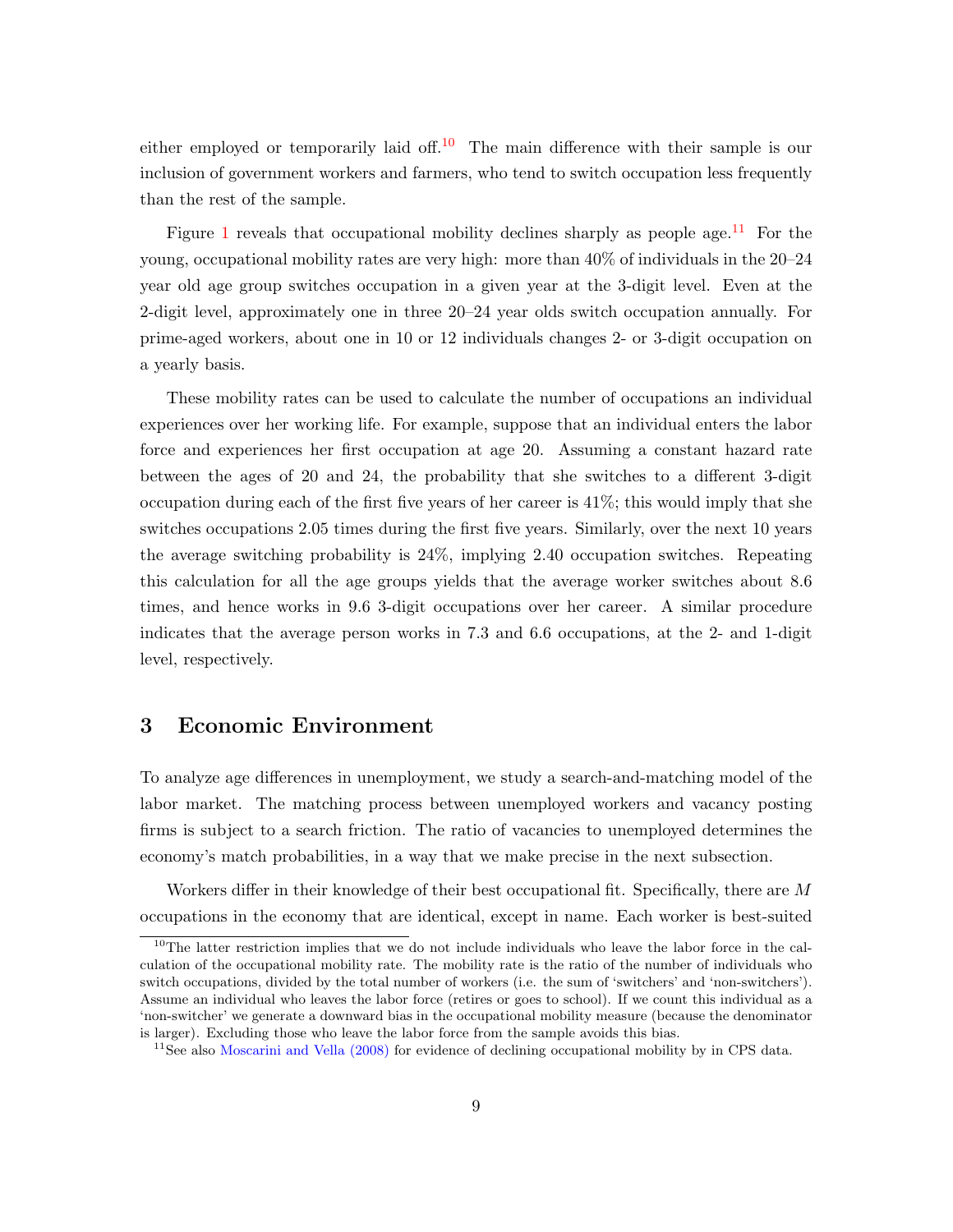for one occupation; that is, only one occupation,  $m^* \in \{1, 2, ..., M\}$ , is a best match, or the worker's "true calling." When a worker is employed in her true calling occupation,  $m^*$ , she produce  $f_G$  units of output. For simplicity, in all other  $M-1$  occupations, the worker-firm pair produces  $f_B$  units of output, with  $f_B < f_G$ .

In each period, a mass of newly born workers enter the economy not knowing their true calling. A new worker has  $m^*$  randomly assigned into one of the M occupations with probability 1/M. This assignment is distributed independently across all new workers. In order to learn whether any given occupation is their best fit, the worker must search, be matched, and work in that occupation. Learning about occupational fit in a match does not happen instantaneously. In each period of employment, the worker (and firm) learns whether it is the worker's true calling with probability  $\lambda \in (0,1)$ .

Given stochastic match creation, destruction, and learning, workers are heterogeneous with respect to their labor market history. Worker heterogeneity can be summarized by a worker's type,  $i \in \{1, \ldots, M\}$ ; here, i indicates the number of ill-suited occupations the worker has identified, plus one. A worker of type  $i < M$  has previously sampled  $i - 1$ ill-suited occupations, and therefore has  $M - i + 1$  left to try; a worker of type M knows her true calling,  $m^*$  (either having sampled  $M-1$  ill-suited occupations, or having sampled fewer than that but gotten "lucky").

Workers understand that their true calling is uniformly distributed across all occupations, and use this to form their beliefs. Hence, an unemployed worker of type  $i = 1$  has a flat prior over occupations, and randomly selects an occupation to search for employment. If that occupation turns out to be the wrong fit, the worker becomes type  $i = 2$  and updates her prior according to Bayes' rule. She now understands that her true calling is uniformly distributed over the remaining  $M - 1$  occupations, and randomly picks one of those occupations to search in the next time she is unemployed. Defining  $p_i$  as the probability, conditional on being matched in the  $i<sup>th</sup>$  occupation, that the worker has found her true calling, we have that:

$$
p_i = \frac{1}{M - i + 1}, \quad i = 1, ..., M.
$$

To close the description of the environment, we must take a stand on "death/exit" from the economy. For simplicity, we assume that each worker faces a constant probability of remaining in the labor market from one period to the next,  $\sigma \in (0,1)$ . We interpret  $\beta$  in what follows as the "true" discount factor times this survival probability.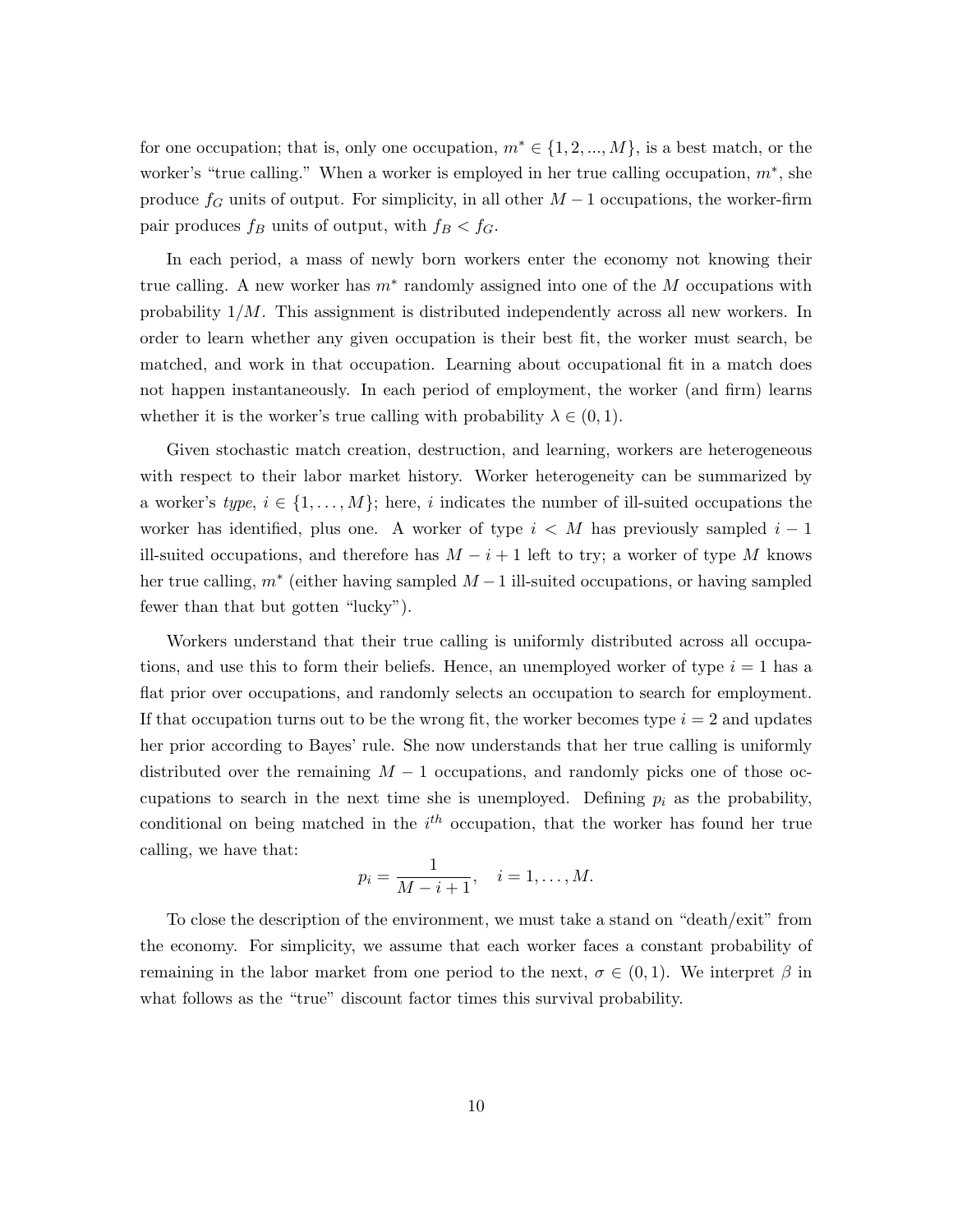#### 3.1 Market Tightness

We assume that there are M labor markets in the economy, one for each occupation. All unemployed workers seeking employment in a particular occupation search in that occupation's market.

While a worker's type is known to the worker, it is unobservable by vacancy posting firms. Workers are unable to signal their type to potential employers. A firm wishing to hire a worker in a particular occupation posts a vacancy in that occupation's market, understanding that it may be matched with a worker of any type  $i \in \{1, \ldots, M\}$ . The probability the firm assigns to being matched with a type  $i$  worker is taken parametrically, and determined by the equilibrium distribution of unemployed worker types. In this sense, matching is *random* within each occupational market.<sup>[12](#page--1-0)</sup> Upon matching, the worker's type is observable by both the worker and firm.

Given the symmetry assumptions of the model, all occupational markets are identical. We define market tightness in the representative market,  $\theta$ , as the ratio of the number of vacancies maintained by firms to the number of workers looking for jobs in that occupation. While  $\theta$  is an equilibrium object, it is taken parametrically by firms and workers.

We denote the probability that a worker will meet a vacancy—the job finding rate—by  $\mu(\theta)$ , where  $\mu : \mathcal{R}_+ \to [0, 1]$  is a strictly increasing function with  $\mu(0) = 0$ . Similarly, we let  $q(\theta)$  denote the probability that a firm with a vacancy meets a worker, where  $q: \mathcal{R}_+ \to [0,1]$ is a strictly decreasing function with  $q(\theta) \to 1$  as  $\theta \to 0$ , and  $q(\theta) = \mu(\theta)/\theta$ .

Finally, we note that this structure of matching markets implies that all unemployed workers face the same job finding rate. This feature allows us to isolate the role of occupational learning in generating heterogeneity in separation rates. We find this to be an attractive feature of our approach, since age differences in separation fully account for age differences in unemployment, as discussed in Subsection [2.1.](#page-5-2)

### 3.2 Contractual Arrangement and Timing

We specify the worker's compensation in a match as being determined via Nash bargaining with fixed bargaining weights, as in [Pissarides](#page-33-1) [\(1985\)](#page-33-1). When an unemployed worker and a firm match, they begin producing output in the following period. In all periods that a worker and firm are matched, the compensation is bargained with complete knowledge of

 $12$ See also [Pries](#page-33-5) [\(2008\)](#page-33-5) who studies a model with random search and heterogeneous workers.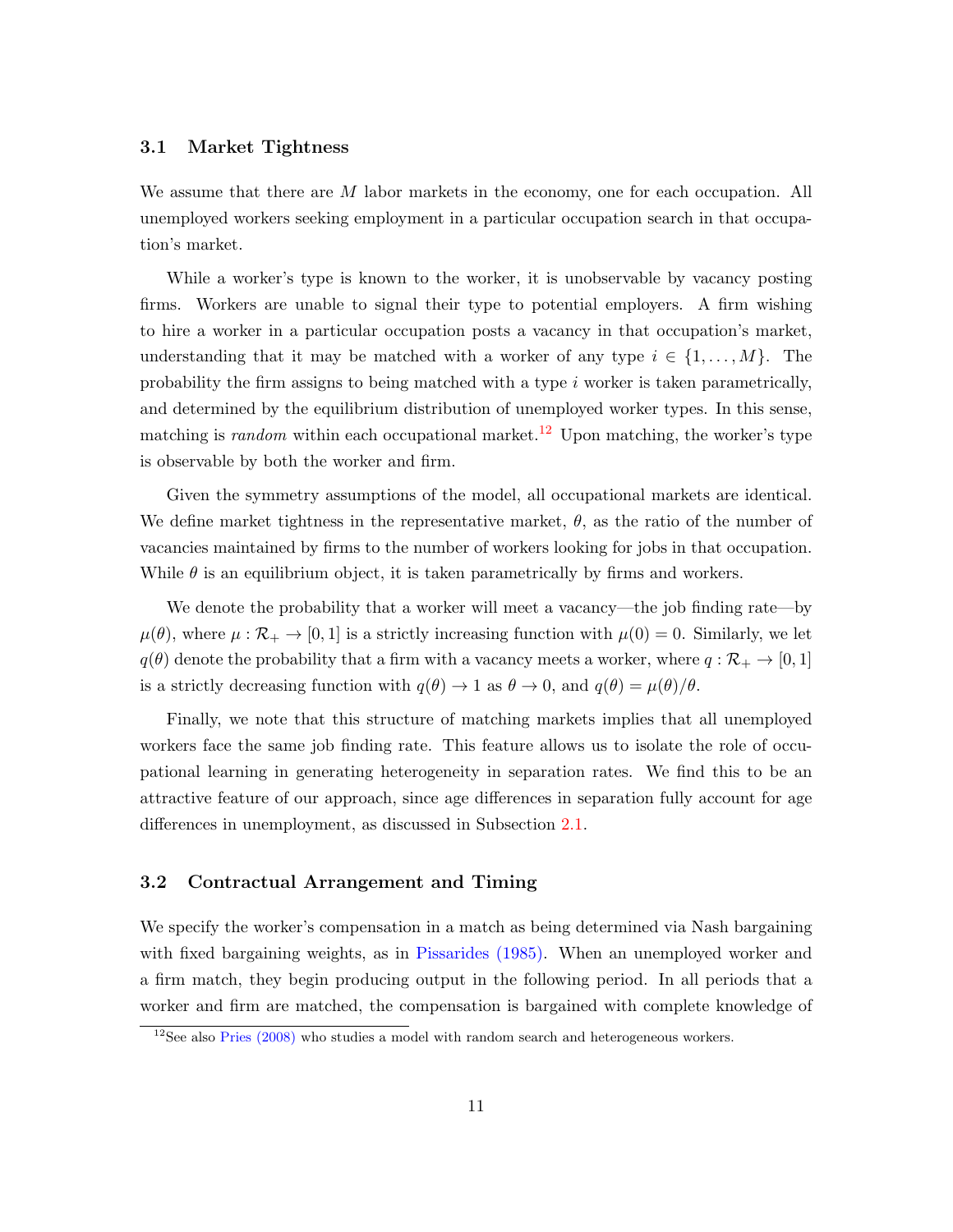the worker's type.

#### 3.3 Worker's Problem

Workers can either be unemployed or employed. Employed workers can either be: in a "good" match, working in their true calling occupation; in a "bad" match, in an occupation that is not the worker's true calling; or in a match of yet unknown occupational fit.

We define  $U_i$  as the value of being unemployed for a worker of type i:

<span id="page-12-0"></span>
$$
U_i = z + \beta \left[ \mu(\theta) W'_{L,i} + (1 - \mu(\theta)) U'_i \right], \quad i = 1, ..., M - 1.
$$
 (1)

Here,  $z$  is the flow value of unemployment,  $W_{L,i}$  is the worker's value of being employed in her  $i^{th}$  occupation and learning whether it is her true calling, and primes ( $'$ ) denote variables one period in the future. An unemployed worker transits to employment in the following period with probability  $\mu(\theta)$ .

Once employed, the type  $i$  worker's value while in the "learning phase" is given by:

$$
W_{L,i} = \omega_{L,i} + \beta(1 - \lambda) \left[ (1 - \delta)W'_{L,i} + \delta U'_i \right] +
$$
  

$$
\beta \lambda \left[ p_i \left( (1 - \delta)W'_M + \delta U'_M \right) + (1 - p_i) \left( (1 - \delta)W'_{B,i} + \delta U'_{i+1} \right) \right].
$$
 (2)

While employed in a match of unknown occupational fit, the worker earns per period compensation  $\omega_{L,i}$ , and learns whether this is her true calling with probability  $\lambda$ .<sup>[13](#page--1-0)</sup> If the worker does not learn, then she remains as type  $i$  in the following period. If the match separates, with exogenous probability  $\delta \in (0, 1)$ , she returns to being unemployed with value  $U_i$ ; otherwise, she continues with value  $W_{L,i}$ .

If the worker does learn about her fit in the current occupation, her continuation value is given by the square bracketed term in the second line of equation [\(2\)](#page-12-0). With probability  $p_i$ , the worker has found her true calling, and she becomes type  $i = M$ . Otherwise, the current occupation is not her true calling. If the match does not exogenously separate, she continues as a worker in a bad occupational match with value  $W_{B,i}$ ; if the match separates, she becomes unemployed of type  $i + 1$ , having eliminated an additional occupation as her true calling.

 $13$ Note that this constant hazard/learning rate can be viewed as the reduced form of a more elaborate signal extraction problem. Specifically, [Pries](#page-33-6) [\(2004\)](#page-33-6) demonstrates how a model where match output is observed with uniform measurement error gives rise to "all-or-nothing" learning, as in our model: with some probability (in our notation,  $1 - \lambda$ ), observed output reveals nothing about the occupational fit, while with complementary probability, the signal is perfectly revealing.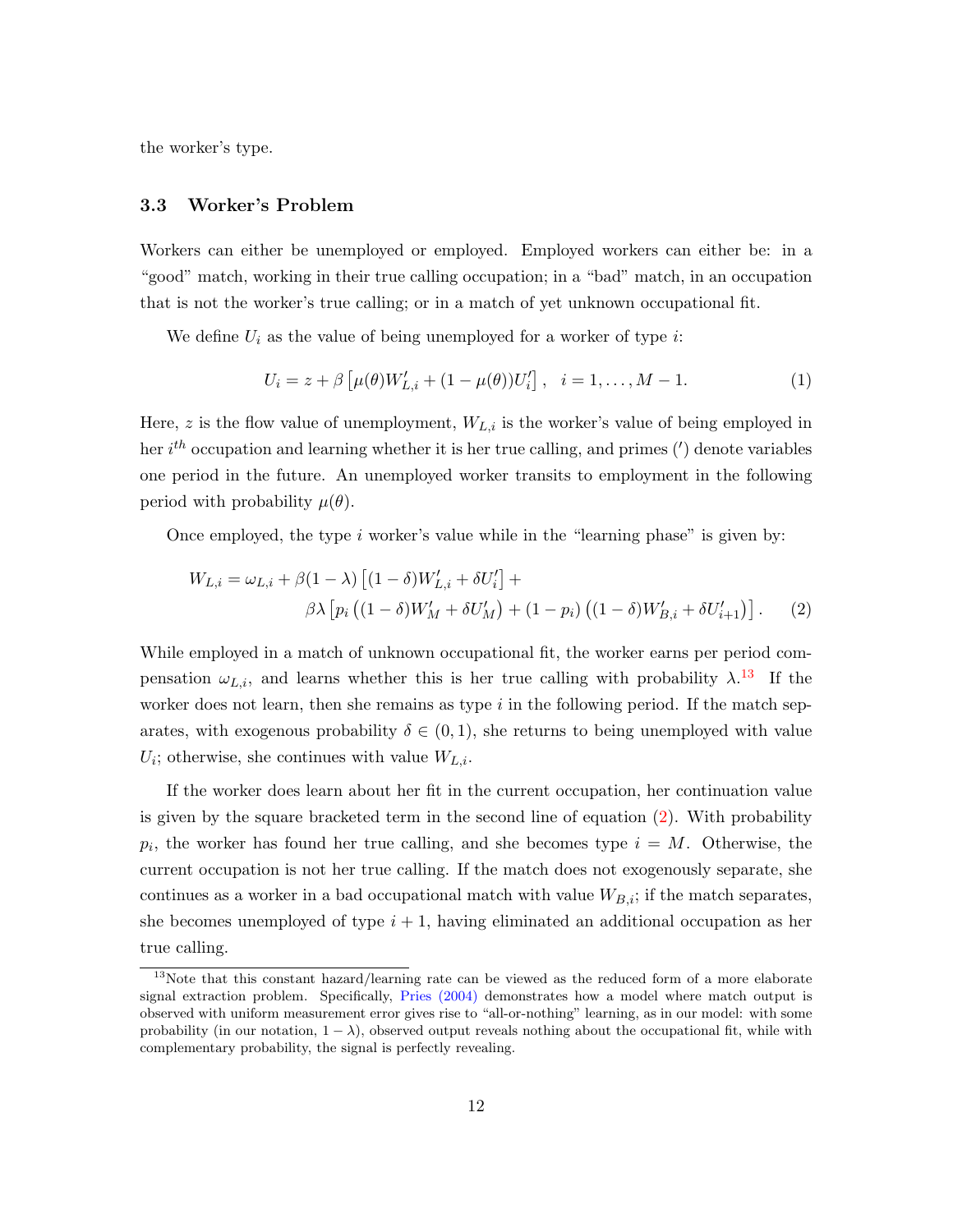The worker's value of being employed in her true calling is given by:

$$
W_M = \omega_M + \beta \left[ (1 - \delta) W'_M + \delta U'_M \right]. \tag{3}
$$

Obviously, if the match exogenously separates, the worker retains her type  $M$  as she knows her true calling; in this case, the value of being unemployed is:

$$
U_M = z + \beta \left[ \mu(\theta) W'_M + (1 - \mu(\theta)) U'_M \right]. \tag{4}
$$

Finally, the value of being employed in a bad match is given by :

<span id="page-13-0"></span>
$$
W_{B,i} = \max \left\{ \omega_{B,i} + \beta \left[ (1 - \delta) W'_{B,i} + \delta U'_{i+1} \right], U_{i+1} \right\}.
$$
 (5)

Note that the worker chooses either to remain in the match or, if it is higher, to be unemployed. In the event of separation – whether exogenous or endogenous – the worker becomes unemployed of type  $i + 1$  as she knows that her last occupation was not her true calling.

This formulation assumes that workers will never sample an occupation that they already know is not their true calling. We show later in Proposition [1](#page-16-0) that this is indeed a feature of the equilibrium: workers who have sampled  $i$  occupations that are not their best fit never sample one of these again upon separation.

#### 3.4 Firm's Problem

Firms—or more correctly, vacancies for a specific occupation—can be either filled or unfilled. When filled, a vacancy may be matched with a worker for whom the occupation is her true calling. In this case, the firm's value is given by:

$$
J_M = f_G - \omega_M + \beta \left[ (1 - \delta) J'_M + \delta V' \right],\tag{6}
$$

where  $f_G$  is the output in a true calling match, and  $\omega_M$  is the compensation paid to the worker. In the case of separation, the vacancy becomes unfilled with value V.

When matched with a type  $i$  worker who is in a bad occupational fit, match output is given by  $f_B$ , and the firm's value is:

$$
J_{B,i} = \max\left\{ f_B - \omega_{B,i} + \beta \left[ (1 - \delta) J'_{B,i} + \delta V' \right], V \right\}.
$$
 (7)

Firms in bad matches may choose to separate if it is in their best interest to do so.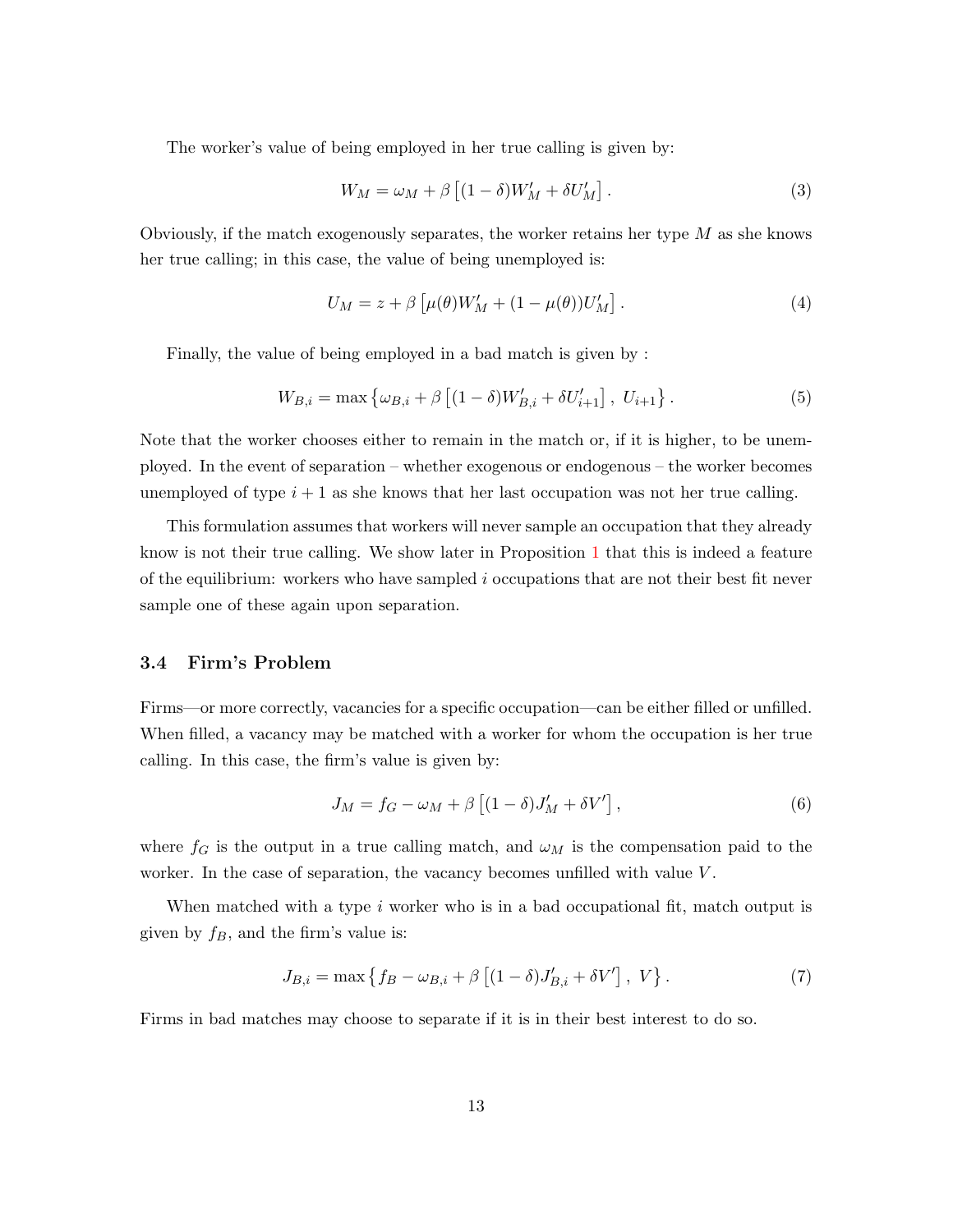Finally, a firm may be matched with a type i worker who is learning whether the current occupation is her true calling. In this case, the firm's value is given by:

$$
J_{L,i} = p_i f_G + (1 - p_i) f_B - \omega_{L,i} +
$$
  
\n
$$
\beta \left[ \lambda (1 - \delta) \left[ p_i J'_M + (1 - p_i) J'_{B,i} \right] + (1 - \lambda)(1 - \delta) J'_{L,i} + \delta V' \right].
$$
\n(8)

This is composed of the contemporaneous profit (expected match output minus the worker's compensation) plus the continuation value.<sup>[14](#page--1-0)</sup> With probability  $\lambda$ , the worker and firm learn about the occupational fit. With probability  $p_i$ , this is the worker's true calling, and (conditional on surviving) the match continues with value  $J_M$ ; otherwise, this is an ill-suited occupational match and the continuation value is  $J_{B,i}$ .

We assume that there is a large number of firms who can potentially post vacancies in any of the M occupational markets. Doing so requires the payment of a vacancy posting cost,  $\kappa > 0$ . The value of posting a vacancy in the representative market is defined as:

<span id="page-14-1"></span>
$$
V = -\kappa + \beta \left[ q(\theta) \left[ \sum_{i=1}^{M-1} \pi_i J'_{L,i} + \pi_M J'_M \right] + (1 - q(\theta)) V' \right]. \tag{9}
$$

An unfilled vacancy is matched with a worker with probability  $q(\theta)$ . Upon filling the vacancy, the firm learns the type of worker that it has matched with. As such, the continuation value, conditional upon matching, is probability weighted across the  $M$  worker types. Here,  $\pi_i$  denotes the firm's probability of matching with a worker of type *i*, with  $\sum_{i=1}^{M} \pi_i = 1$ .

## <span id="page-14-0"></span>4 Characterizing Equilibrium

#### 4.1 Definition of Equilibrium

A steady state equilibrium with Nash bargaining is a collection of value functions  $\left(\, \{J_{B,i},J_{L,i}\}_{i=1}^{M-1},\right.$  $J_M, V; \{U_i, W_{B,i}, W_{L,i}\}_{i=1}^{M-1}, U_M, W_M\Big)$ , compensations  $\Big(\{\omega_{L,i}, \omega_{B,i}\}_{i=1}^{M-1}, \omega_M\Big)$ , a probability distribution over unemployed workers  $\{\pi_i\}_{i=1}^M$ , and a tightness ratio  $\theta$  such that:

1. workers are optimizing. That is, workers that are matched prefer to remain matched rather than be unemployed,  $W_{L,i} > U_i, W_{B,i} \ge U_{i+1}, i = 1, \ldots, M-1$ , and  $W_M > U_M$ ;

 $14$ We have specified output in a learning match to equal its expected value. This ensures consistency with the expectation used in the firm's determination of vacancy creation, equation [\(9\)](#page-14-1). As discussed in the previous footnote, our model is isomorphic to one in which output in the learning phase of a match is observed with measurement error.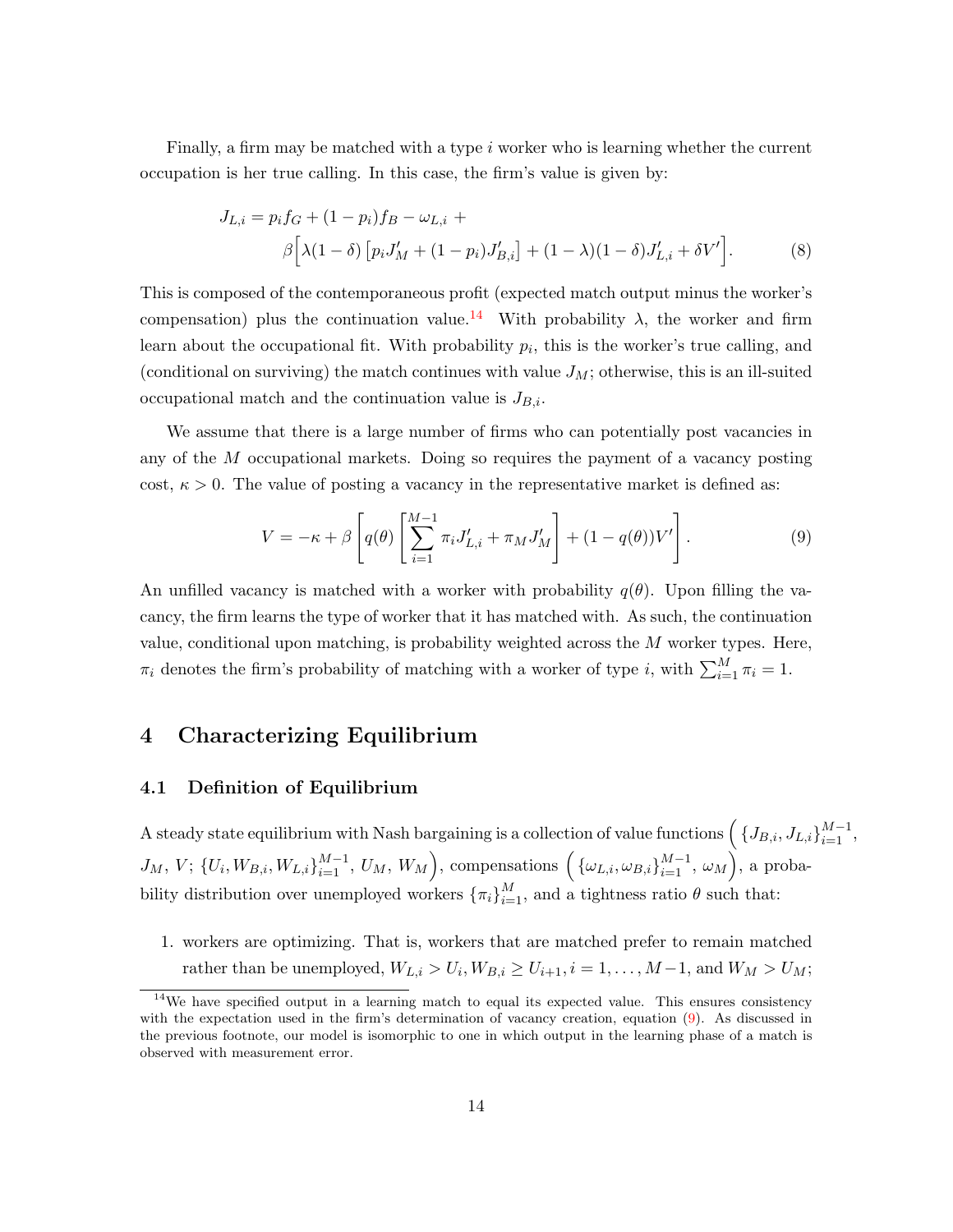- 2. firms are optimizing. That is, firms that are matched prefer to remain matched as opposed to maintaining a vacancy,  $J_{L,i}$ ,  $J_M > V$ ,  $J_{B,i} \geq V$ ,  $i = 1, ..., M$ ;
- 3. compensations solve the generalized Nash bargaining problems displayed below;
- 4. the probability distribution over unemployed workers is consistent with individual be-havior and the implied laws-of-motion across labor market states and worker types;<sup>[15](#page--1-0)</sup> and
- 5. the free entry condition is satisfied. That is,  $V = 0$ .

#### <span id="page-15-0"></span>4.2 Compensation

As is standard in the literature, we assume that compensation is determined via generalized Nash bargaining.<sup>[16](#page--1-0)</sup> Let  $\tau$  denote the bargaining weight of workers. The compensation earned by workers in good matches solves the following problem:

$$
\omega_M = \arg \max (W_M - U_M)^{\tau} (J_M)^{1-\tau}.
$$

The solution takes the form:

$$
\omega_M = \tau f_G + (1 - \tau) \left[ z + \mu(\theta) \beta (W_M - U_M) \right].
$$

The interpretation of this is standard. In a good match, the worker is paid a fraction,  $\tau$ , of the match output, plus a fraction,  $1 - \tau$ , of the value of unemployment. The value of unemployment consists of both the flow value, z, and the *option value* of being unemployed.

The compensation for workers who are in their  $i^{th}$  bad match solves:

$$
\omega_{B,i} = \arg \max (W_{B,i} - U_{i+1})^{\tau} (J_{B,i})^{1-\tau}.
$$

For these workers, the outside option of remaining in the match is being unemployed of type  $i + 1$ . As such:

$$
\omega_{B,i} = \tau f_B + (1 - \tau) \left[ z + \mu(\theta) \beta (W_{L,i+1} - U_{i+1}) \right].
$$

Finally, the compensation for type i workers in a learning-phase match solves:

$$
\omega_{L,i} = \arg \max \left( W_{L,i} - U_i \right)^\tau (J_{L,i})^{1-\tau}.
$$

<sup>&</sup>lt;sup>15</sup>See the Appendix for details.

<sup>&</sup>lt;sup>16</sup>See the Appendix for details on all derivations presented in this subsection. Since we focus on steady states, we omit the ' on next period variables both here and in the appendix.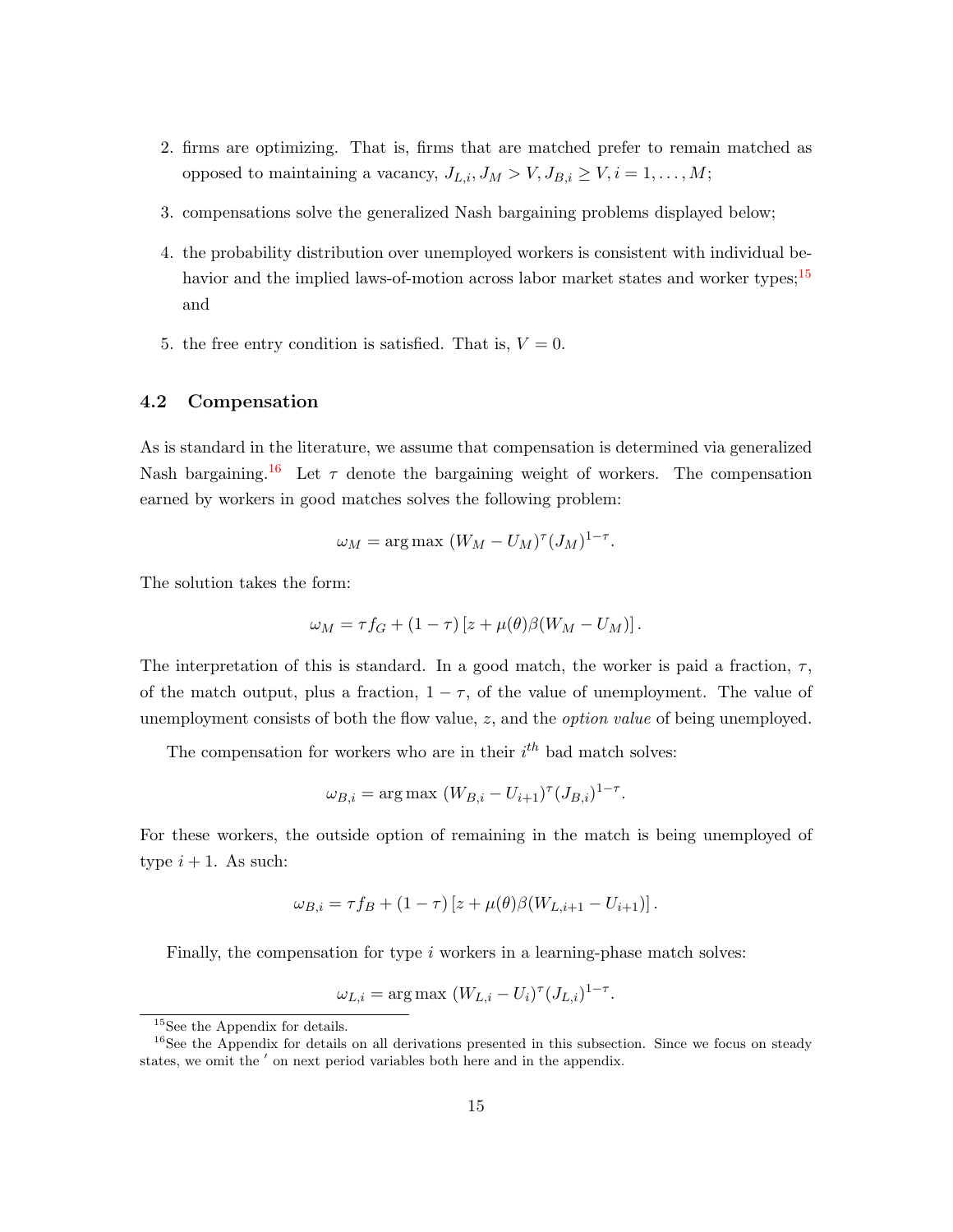For these workers, the threat point is  $U_i$ : if agreement is not reached in bargaining, they return to unemployment having not learned anything about their type. The solution for  $\omega_{L,i}$  is given by:

$$
\omega_{L,i} = \tau \left[ p_i f_G + (1 - p_i) f_B \right] + (1 - \tau) \left[ z + \mu(\theta) \beta \left( W_{L,i} - U_i \right) \right] - (1 - \tau) \beta \lambda \left[ p_i U_M + (1 - p_i) U_{i+1} - U_i \right].
$$

Relative to  $\omega_M$  and  $\omega_{B,i}$ ,  $\omega_{L,i}$  contains a new term,  $\beta \lambda \left[ p_i U_M' + (1-p_i)U_{i+1}' - U_i' \right]$ . We refer to this as the *information value*. By working in the match, the worker learns about her fit in the current occupation with probability  $\lambda$ . Conditional on learning, she learns that it is her true calling with probability  $p_i$ ; with complementary probability she learns that her type (when next unemployed) is  $i + 1$ . Hence, the information value is the discounted, expected gain to working and augmenting her threat point in future bargaining.

Moreover, the information value is *positive*. This follows as an immediate corollary of Proposition [1,](#page-16-0) which we establish below. Hence, the information value term represents a "pay cut" to the worker relative to the standard Nash bargaining solution. Because the worker has this additional incentive to work—to advance toward her true calling—she is willing to accept this pay cut in her negotiated compensation.

#### 4.3 Characterizing Steady State

In this section we establish that in any steady state equilibrium, the value of unemployment increases with workers' type, that is,  $U_i < U_{i+1}$ ,  $i = 1, ..., M - 1$ . This result is useful not only as it leads to a sharp characterization of steady state equilibria, but also because unemployed workers in such equilibria do not have an incentive to misrepresent their type.

<span id="page-16-0"></span>**Proposition 1** Assume that all bad matches endogenously separate.<sup>[17](#page--1-0)</sup> In any steady state equilibrium,  $U_i < U_{i+1}$  for  $i = 1, 2, ..., M - 1$ .

The proof is contained in the Appendix. A number of results follow immediately from this Proposition, collected in the following Corollary:

Corollary 1 Assume that all bad matches endogenously separate. Then

1.  $J_{L,i+1} > J_{L,i};$ 

 $17$ This assumption holds in all equilibria we compute in Section [5.](#page-17-0)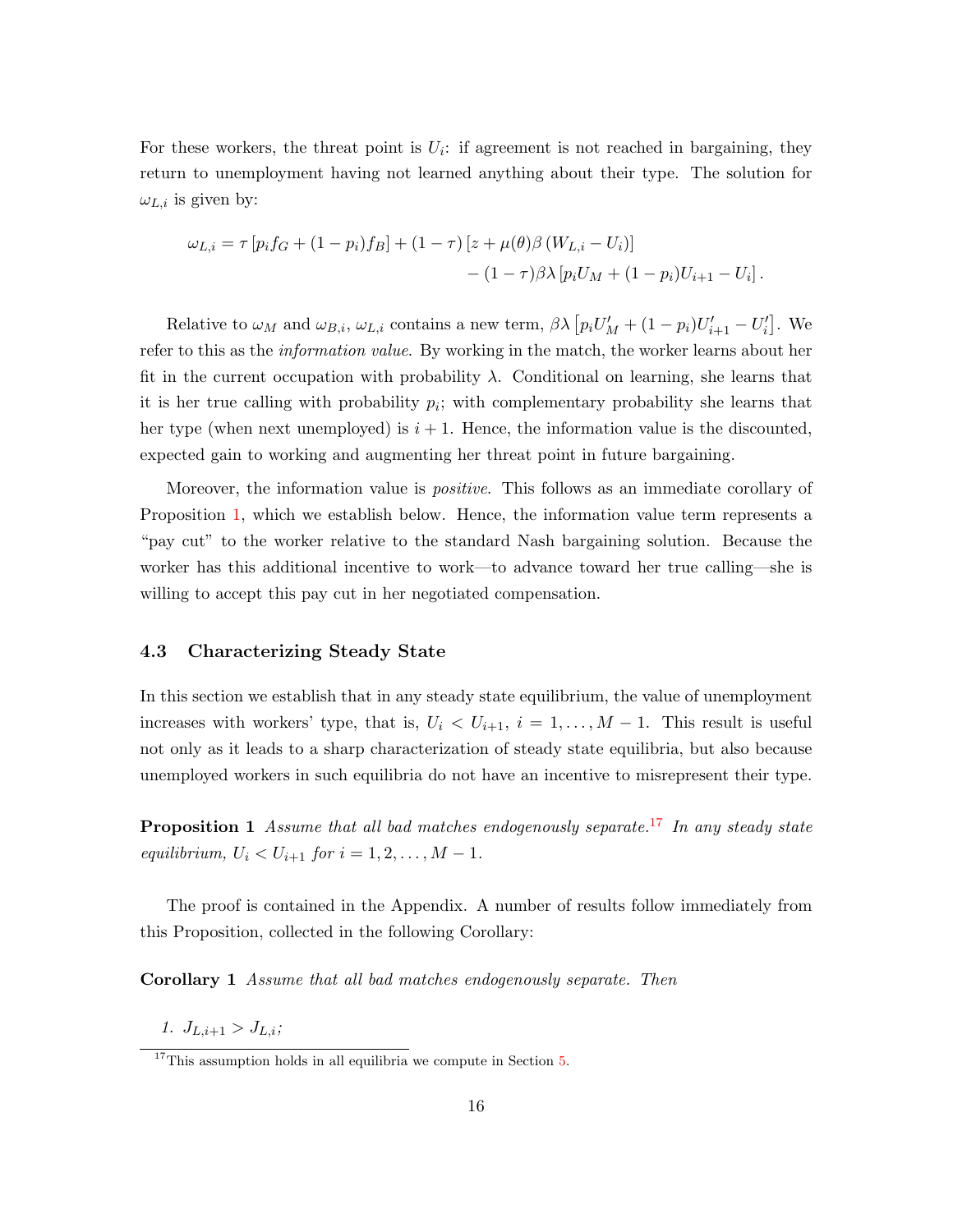2.  $W_{L,i+1} - U_{i+1} > W_{L,i} - U_i;$ 3.  $W_{L,i+1} - W_{L,i} > U_{i+1} - U_i > 0$ , so  $W_{L,i+1} > W_{L,i}$ ; 4.  $p_i U_M + (1 - p_i)U_{i+1} - U_i > 0.$ 

## <span id="page-17-0"></span>5 Numerical Analysis

In Subsection [5.1,](#page-17-1) we discuss the calibration of our model to the U.S. data. Subsection [5.2](#page-19-0) presents results regarding our model's ability to match the life-cycle labor market facts, and Subsection [5.3](#page-21-0) discusses robustness. Subsection [5.4](#page-23-0) considers a counterfactual exercise, to determine the role of age composition change in the labor market in the secular fall in unemployment observed since the mid-1970s.

#### <span id="page-17-1"></span>5.1 Calibration

Many of our model features are standard to the DMP literature, so our stategy is to maintain comparability wherever possible. The model is calibrated to a monthly frequency. As such, the discount factor is set to  $\beta = 0.996$  to accord with an annual risk free rate of 5%.

We assume that the matching function in each occupational market is Cobb-Douglas:

$$
\mu(\theta) = \theta q(\theta) = \theta^{\alpha}.
$$

Summarizing a large literature that directly estimates the matching function using aggregate data, [Petrongolo and Pissarides](#page-33-7) [\(2001\)](#page-33-7) establish a plausible range for  $\alpha$  of 0.3 – 0.5. Refining the inference approaches of [Shimer](#page-33-3) [\(2005\)](#page-33-3) and Mortensen and Nagypál [\(2007\)](#page-32-10), Brügemann [\(2008\)](#page-32-11) obtains a range of 0.37–0.46. In our calibration, we specify  $\alpha = 0.4$  to be near the mid point of these ranges (see also [Pissarides](#page-33-8) [\(2009\)](#page-33-8)). For comparability with previous work, we specify the parameter in the Nash bargaining problem as  $\tau = 1 - \alpha$ .

The aggregate unemployment rate in the model is determined by the aggregate job finding rate and the endogenous distribution of separation rates. We set the exogenous separation rate parameter to  $\delta = 0.012$ , as is standard in the literature. From the free entry condition (equation [\(9\)](#page-14-1) with  $V = 0$ ), the vacancy cost,  $\kappa$ , pins down  $q(\theta)$ , and hence, the aggregate job finding rate,  $\mu(\theta)$ . Given this, we set  $\kappa$  so that the steady state unemployment rate among the model's 20 to 64 year old workers is  $5.75\%$ .<sup>[18](#page--1-0)</sup> This target corresponds to

<sup>&</sup>lt;sup>18</sup>As discussed in [Shimer](#page-33-3) [\(2005\)](#page-33-3), the exact value of  $\kappa$  is irrelevant. By introducing a multiplicative constant,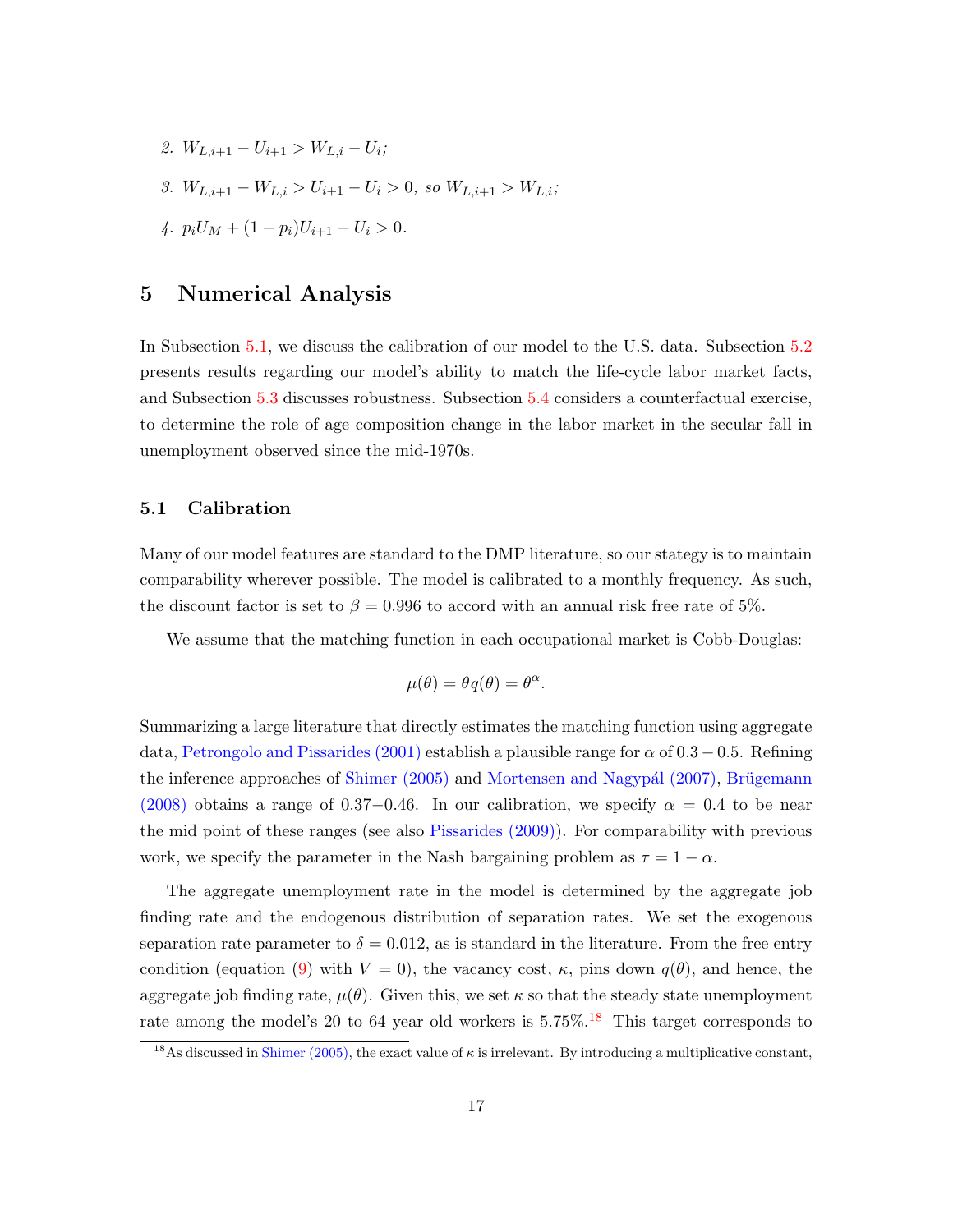the average aggregate unemployment rate observed among 20–64 year olds in the the CPS data, 1976:6 to 2012:11.

The model's aggregate unemployment rate depends on the age distribution of endogenous separation rates. This, in turn, depends on the model's age distribution of workers. As such, we set the labor market survival probability,  $\sigma$ , to best match the age distribution of the labor force observed in the data. Specifically, we minimize the sum of squared residuals between the model implied labor force shares in the 20–24, 25–34, 35–44, 45–54, and 55–64 age bins, with the average values of those shares in the CPS data, 1976:6 to 2012:11. This results in a value of  $\sigma = 0.9984$ .<sup>[19](#page--1-0)</sup> As an additional check, we find that this survival probability implies an average worker age of 39.02 years in the model, which matches exactly (to the second decimal place) the average age found in the data.

Our calibration of z, the flow value of unemployment, follows the strategy of [Hall and](#page-32-12) [Milgrom](#page-32-12) [\(2008\)](#page-32-12), Mortensen and Nagypál [\(2007\)](#page-32-10), and [Pissarides](#page-33-8) [\(2009\)](#page-33-8). Specifically, we interpret z as being composed of two components: a value of leisure or home production, and a value associated with unemployment benefits. As in their work, the return to leisure/home production is equated to 43% of the average return to market work. Given this target, the model's Nash bargained compensation, and the steady state distribution of worker types, we set  $z = 0.56$ . This implies an unemployment benefit replacement rate of 35% for the lowest type  $(i = 1)$  workers, and 20% for the highest type  $(i = M)$  workers; this accords with the range of replacement rates reported by [Hall and Milgrom](#page-32-12) [\(2008\)](#page-32-12).

We calibrate M based on the data on occupational mobility of [Kambourov and Manovskii](#page-32-8) [\(2008\)](#page-32-8). Taking the age profile of occupational switching rates as hazard rates implies that the average individual works in 9.6 three-digit occupations over her career. Matching this statistic in our model would require  $M = 19^{20}$  $M = 19^{20}$  $M = 19^{20}$  However, this interpretation of the occupational mobility data might overstate our model's ability to match age difference in separation; this occurs if some of observed occupational switches happen without an intervening spell of unemployment, such as internal promotions for example. Given this, we choose to be conservative and set  $M = 10$  in our baseline calibration, so that the average worker experiences 5 occupations over her career.

Relative to the standard DMP model, our model emphasizes the role of learning about one's true calling that occurs through the sampling of occupations. Knowledge about oc-

ξ, to the matching function, κ can be scaled by a factor of x and ξ by a factor of  $x^{\alpha}$ , leaving the job finding rate, and hence the aggregate unemployment rate, unchanged.

<sup>&</sup>lt;sup>19</sup>The exact age distribution generated by the model is discussed in detail in subsection  $5.4$ .

<sup>&</sup>lt;sup>20</sup>Defining occupations at the 1-digit level would imply setting  $M = 13$ .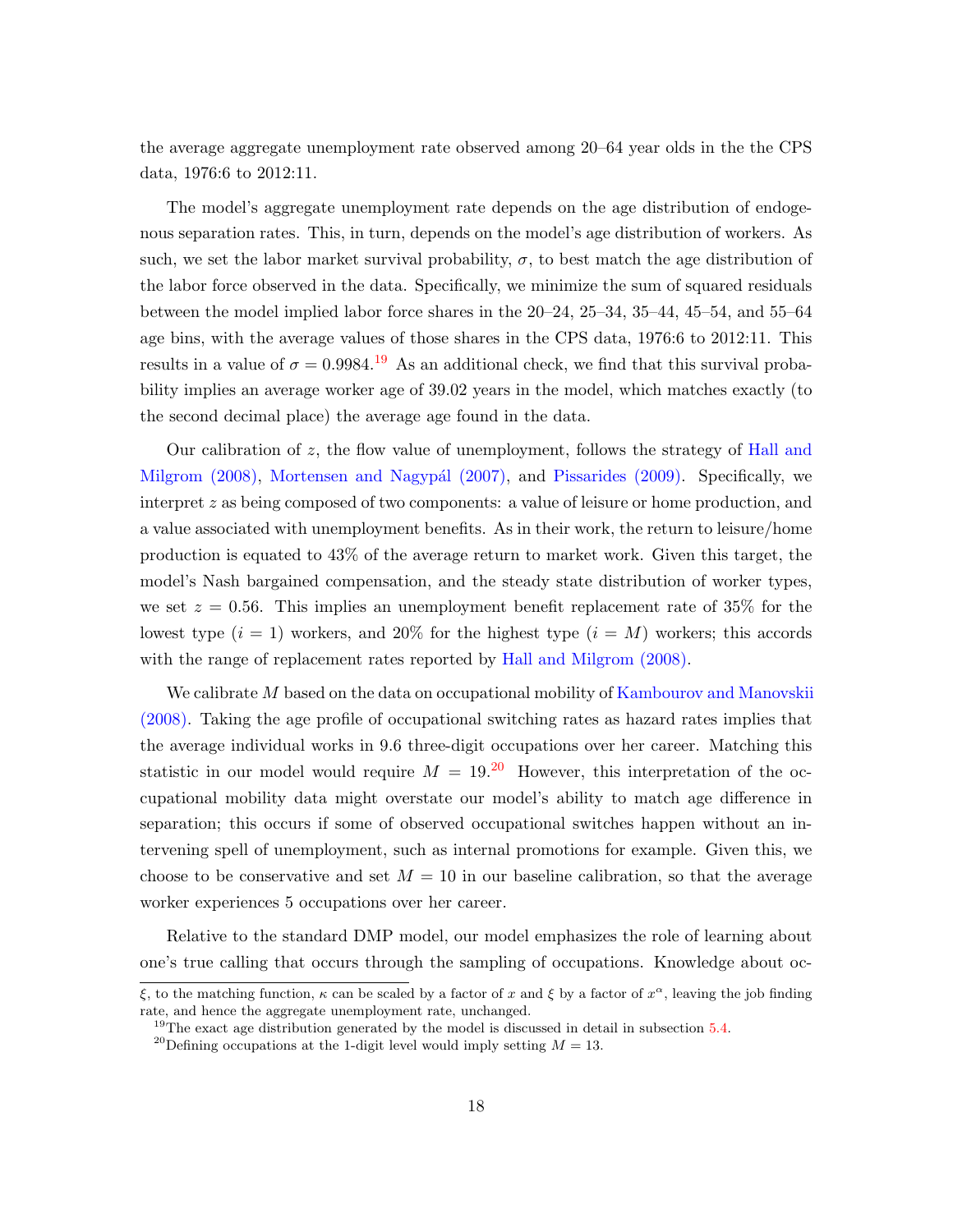cupational fit represents a form of human capital that is acquired through labor market experience. Given this, it is natural to calibrate the remaining novel parameters of our model— $f_G$ ,  $f_B$ , and  $\lambda$ —to match the empirical life-cycle earnings profile, as estimated by [Murphy and Welch](#page-32-13) [\(1990\)](#page-32-13) and others. That is, in our baseline calibration, we assume that the returns to occupational learning match exactly the returns to labor market experience.

We choose  $f_G/f_B$  and  $\lambda$  to match two key properties of the return to experience. First, the maximal lifetime wage gain for a typical worker represents an approximate doubling of earnings. Second, this doubling occurs after the typical worker has accumulated 25 years of experience. Normalizing  $f<sub>G</sub> = 1$  and matching these statistics in our model requires setting  $f_B = 0.57$  and  $\lambda = 1/18^{21}$  $\lambda = 1/18^{21}$  $\lambda = 1/18^{21}$  This implies that a worker's match productivity is 75% higher in her true calling than in any other occupation, and that it takes, on average, 18 months in a match in order to learn the occupational fit.

In our results, we assume that workers are "born" into the workforce at the age of 19.5 years old. We allow 6 months to elapse before tracking labor market outcomes, so that the youngest worker in the age-specific statistics we report is 20 years old. Results for the baseline calibration are contained in the next subsection, and robustness of our results to variation in M,  $f_G/f_B$ , and  $\lambda$  is investigated following that.

#### <span id="page-19-0"></span>5.2 Results

The first row of Panel A, Table [3](#page-20-0) reproduces the unemployment rate by age displayed in Table [1.](#page-5-1) The second row displays the age profile of unemployment generated by the baseline calibration of our model. Occupational learning over the life cycle implies that unemployment falls as workers age and find their true calling. Through this mechanism, our model does a very good job at matching the observed age profile of unemployment.

The assumption of random search within an occupational market implies that the job finding rate of all workers is identical. As such, all age differences in unemployment are driven by differences in separation rates. In our model, separation rates differ across workers because they face different endogenous separation probabilities. In our baseline calibration, all workers choose to separate if they learn that their current match is of poor occupational fit. That is,  $W_{B,i} = U_{i+1}$  for all  $i = 1, ..., M-1$  in equation [\(5\)](#page-13-0). Only type  $i = M$  matches separate at the exogenous rate  $\delta$ ; all other matches – namely, learning-phase matches –

 $21$ Technically, given the non-deterministic nature of our model, the expected life-cycle profile of earnings only asymptotes to the theoretical maximal value as time approaches ∞. Hence, our calibration procedure requires that earnings come within 0.25% of fully doubling at the 25 year horizon.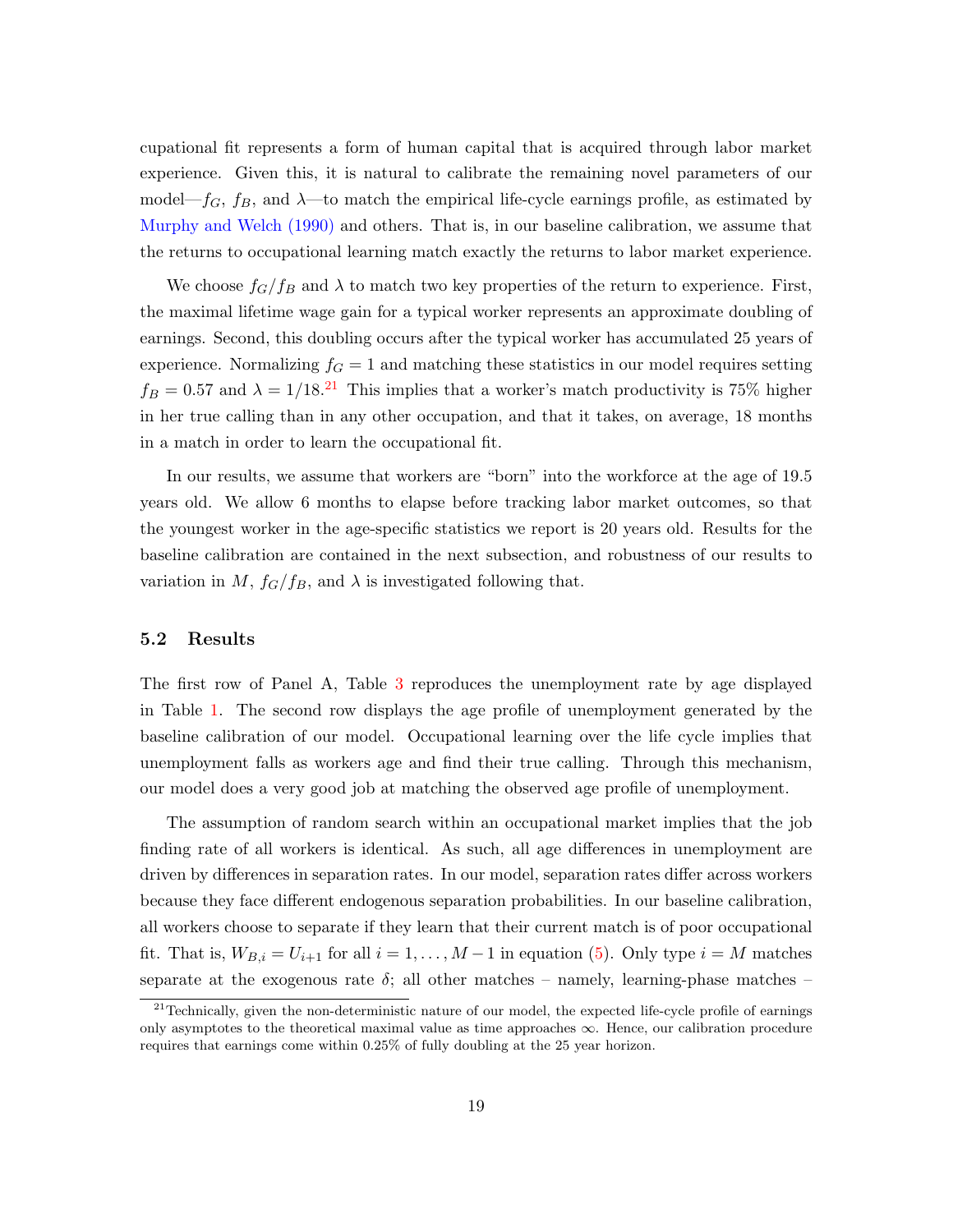|                      | $20 - 24$ | $25 - 34$ | $35 - 44$ | $45 - 54$ | $55 - 64$ |
|----------------------|-----------|-----------|-----------|-----------|-----------|
| A. unemployment rate |           |           |           |           |           |
| U.S. data $(\%)$     | 10.45     | 6.37      | 4.81      | 4.22      | 4.01      |
| model $(\%)$         | 12.21     | 7.33      | 3.58      | 3.06      | 3.04      |
| B. separation rate   |           |           |           |           |           |
| U.S. data $(\%)$     | 5.58      | 2.70      | 1.79      | 1.39      | 1.26      |
| model $(\%)$         | 5.33      | 3.03      | 1.42      | 1.21      | 1.20      |
|                      |           |           |           |           |           |

<span id="page-20-0"></span>Table 3: Labor Market Statistics by Age Group: Data and Model

Notes: U.S. data from the CPS. Model statistics computed from the theoretical steady state distribution of the baseline calibration.

separate at rate  $\delta + (1 - \delta)\lambda(1 - p_i) > \delta$ . Hence, our model obtains a declining age profile of separation because older workers are more likely to have found their true calling.

This can be seen in Panel B of Table [3](#page-20-0) where we display separation rates by age.<sup>[22](#page--1-0)</sup> In the baseline calibration of our model, young workers aged 20–24 years old tend not to have found their true calling; as such, they face a separation rate of 5.33%. On the other hand, old workers aged 55–64 have essentially all found their true calling; their separation rate of 1.20% is essentially identical to the calibrated exogenous separation rate,  $\delta$ . Moreover, our model does a good job of accounting for the age profile of separation rates. For example, the separation rate of 20–24 year olds is 4.4 times that of either the 45–54 or 55–64 year olds. In the U.S. data, this ratio is 4.0 and 4.4, respectively. Hence, the reason our model overstates age differences in unemployment rates is because of our simplifying assumption of identical job finding rates.

Finally, we note that our model does a good job of replicating the age profile of occupational mobility. Figure [2](#page-21-1) displays the occupational switching rate at the annual frequency for different age groups in our model; this is analogous to Figure [1](#page-8-0) derived from the PSID data studied by [Kambourov and Manovskii](#page-32-8) [\(2008\)](#page-32-8). For young workers aged 20–24 years old, the model generates an occupational switching rate of 32% which is very close to the rate found at the 2-digit occupational level in the data. However, occupational mobility falls faster in the model relative to the data: by the time workers reach prime age, essentially everyone has found their true calling, and the occupational switching rate is near zero.

 $2^{22}$ For the U.S. data, we report separation rates as calculated in [Shimer](#page-33-3) [\(2005\)](#page-33-3), as this method accords with our model's assumption that workers do not transit in and out of labor force participation during their working-age life.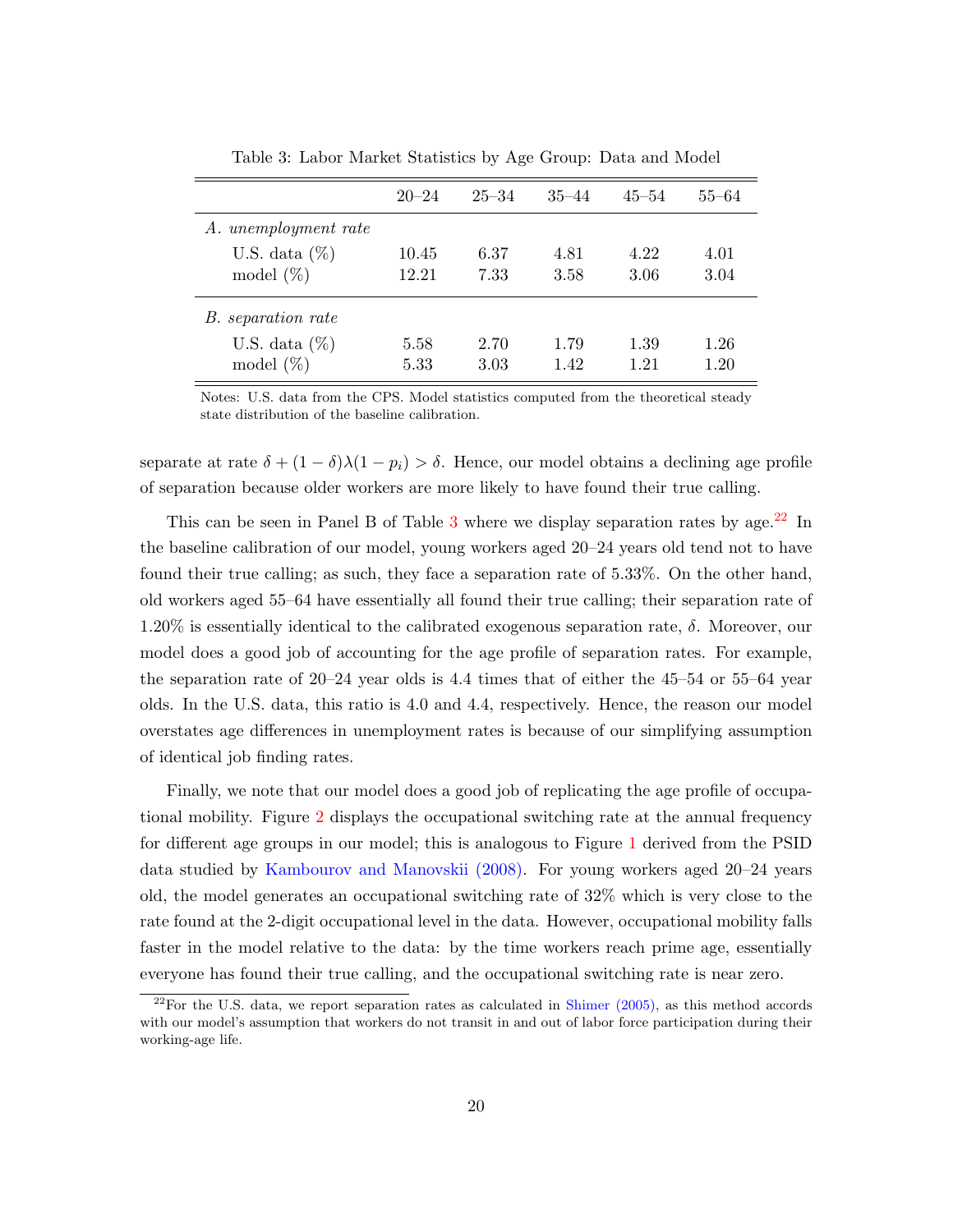<span id="page-21-1"></span>

Notes: Probability of a worker switching occupations, annual frequency.

### <span id="page-21-0"></span>5.3 Robustness

Here we explore the robustness of our results to variations from the baseline calibration. We first consider the effect of changing  $M$ , the number of potential occupations. To see that M affects the ability to generate age differences in unemployment, consider the case of  $M = 1$ : the model collapses to the standard representative worker DMP model (augmented with a constant survival probability).

Panel C of Table [4](#page-22-0) addresses this exercise. Here, we reduce the number of occupations to  $M = 7$ ; this accords with the implied number of 1-digit occupations worked by the average individual using the PSID data. Doing so reduces the amount of time a worker spends over her life cycle searching for her true calling. In these results, the rest of the parameter values are reset to maintain the remaining calibration targets discussed in Subsection [5.1.](#page-17-1)

Despite the 30% reduction in the number of potential occupations, the model still delivers sizeable age differences in unemployment and separation. Young workers in the model experience an unemployment rate that is 3.6 times that of 45–54 year olds. In terms of separation rates, the model delivers a ratio of 20–24 year olds to 45–54 year olds of 4.0,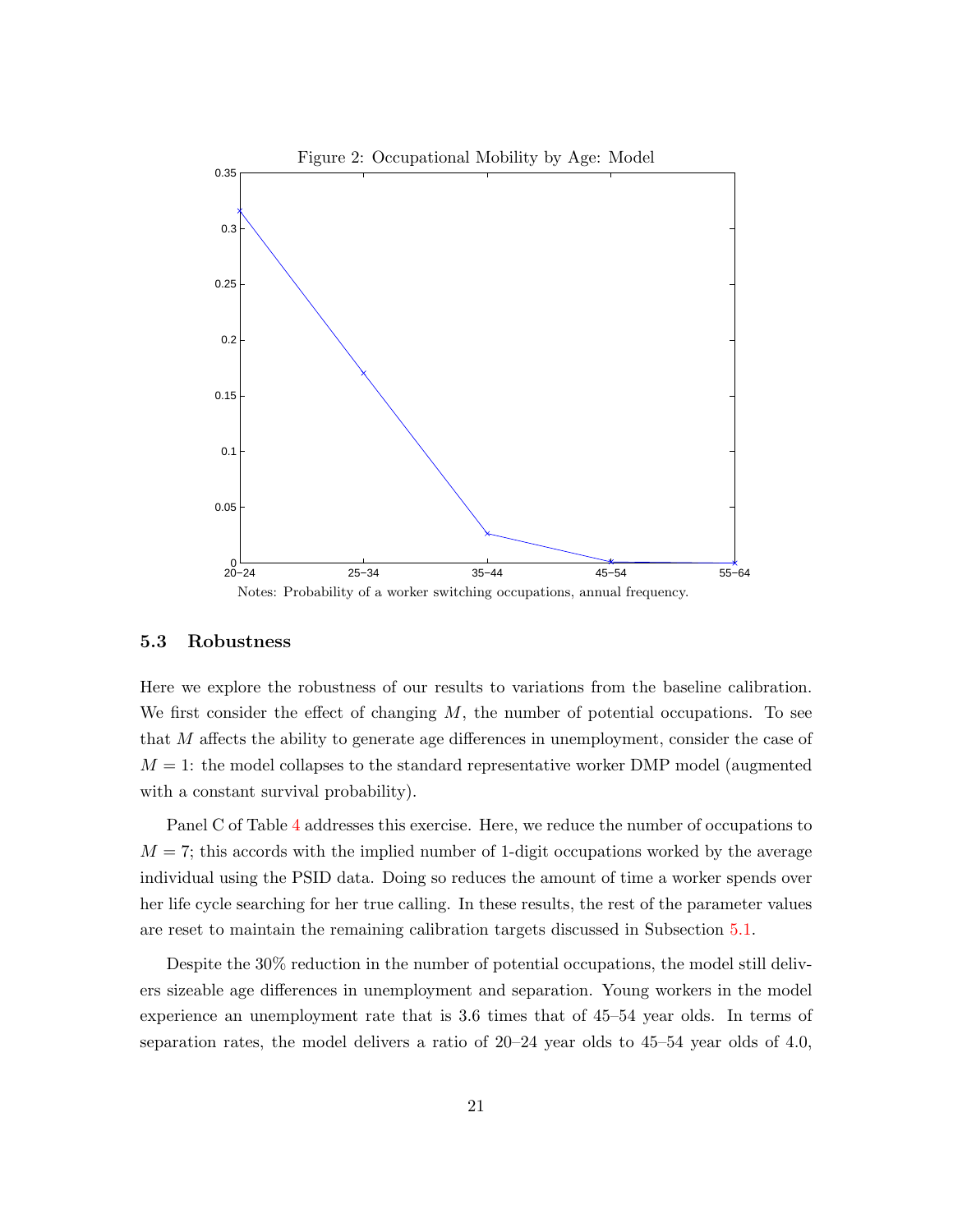|                            | $20 - 24$ | $25 - 34$ | $35 - 44$ | $45 - 54$ | $55 - 64$ |
|----------------------------|-----------|-----------|-----------|-----------|-----------|
| A. U.S. data               |           |           |           |           |           |
| unemployment rate          | 10.45     | 6.37      | 4.81      | 4.22      | 4.01      |
| separation rate            | 5.58      | 2.70      | 1.79      | 1.39      | 1.26      |
| B. benchmark model         |           |           |           |           |           |
| unemployment rate          | 12.21     | 7.33      | 3.58      | 3.06      | 3.04      |
| separation rate            | 5.33      | 3.03      | 1.42      | 1.21      | 1.20      |
| C. $M=7$                   |           |           |           |           |           |
| unemployment rate          | 12.83     | 6.21      | 3.64      | 3.53      | 3.53      |
| separation rate            | 4.83      | 2.17      | 1.24      | 1.20      | 1.20      |
| <i>D.</i> $\lambda = 1/12$ |           |           |           |           |           |
| unemployment rate          | 14.85     | 6.33      | 3.07      | 3.01      | 3.01      |
| separation rate            | 6.75      | 2.62      | 1.22      | 1.20      | 1.20      |
| E. $f_B = 0.95$            |           |           |           |           |           |
| unemployment rate          | 12.21     | 7.33      | 3.58      | 3.06      | 3.04      |
| separation rate            | 5.33      | 3.03      | 1.42      | 1.21      | 1.20      |
|                            |           |           |           |           |           |

<span id="page-22-0"></span>Table 4: Labor Market Statistics by Age Group: Robustness

Notes: U.S. data from the CPS. Model statistics computed from the theoretical steady state distribution for various parameter specifications.

matching the ratio of 4.0 observed in the data.

In our second robustness exercise, we increase the learning rate to  $\lambda = 1/12$ . This represents a 50% increase in the learning rate relative to the baseline calibration, and implies that workers learn their occupational fit in a match in 12 months, on average. Increasing  $\lambda$ has the effect of reducing the amount of time a worker spends over her life cycle searching for her true calling. The results are displayed in Panel D of Table [4.](#page-22-0)

Not surprisingly, increasing  $\lambda$  causes workers to spend more of the early part of their career unemployed, as they transition between occupations. Relative to the baseline calibration, the unemployment and separation rates of 20–24 year olds are 25% higher. Beyond this age group, workers are more likely to have found their true calling, and age differences in unemployment and separation rates among 25 to 64 year old workers are compressed compared to the baseline calibration.

Finally, we increase the value of  $f_B$  from 0.57 to 0.95, leaving  $f_G = 1$ . This implies that the productivity gain from working at one's true calling relative to all other occupations is only 5%. As displayed in Panel E of Table [4,](#page-22-0) the model's predictions for unemployment and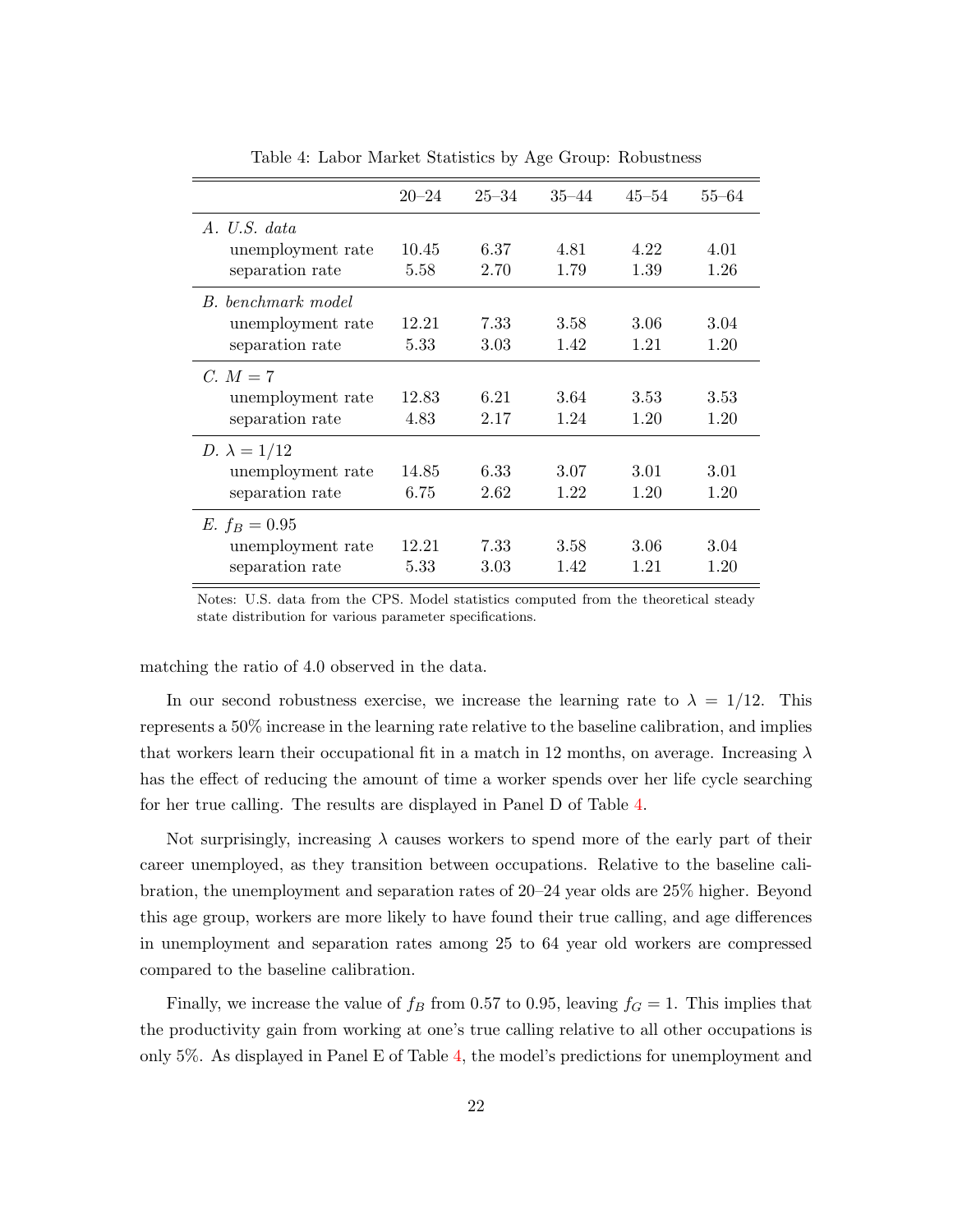separation rates by age are unchanged relative to the baseline calibration. For even a small compensation gain of discovering one's true calling, workers are willing to leave matches that turn out to be poor occupational fits in favor of unemployment. Hence, our model's results are extremely robust to the calibration target for  $f_G/f_B$ .

#### <span id="page-23-0"></span>5.4 Counterfactual Exercise

The empirical results of [Shimer](#page-33-0) [\(1998\)](#page-33-0) indicate that the age composition of the labor force has a causal impact on the level of aggregate unemployment. Specifically, the entrance of the postwar baby boom generation into the workforce in the late-1970s and their subsequent aging accounts for a substantial fraction of the rise and fall in U.S. unemployment observed in the past 50 years. In this subsection, we address this issue within the context of our structural model of life-cycle unemployment. We determine what fraction of the observed change in aggregate unemployment can be accounted for by the "learning about occupational fit" mechanism embodied in our analysis.

Specifically, we keep all parameters of the model identical to the benchmark calibration, except for the value of the labor market survival probability,  $\sigma$ . As discussed in subsection [5.1,](#page-17-1)  $\sigma$  determines the model's age distribution of the labor force. By varying this parameter, we are able to "tilt" the age distribution to resemble that of the late-1970s, when the baby boom first entered the labor force, and compare the resulting unemployment rate predictions to those when the age distribution resembles the recent period.

Panel A of Table [5](#page-24-0) replicates the U.S. data averaged over the 1976:6–2012:11 period, as well as results for the model calibrated to this time period, as presented in Table [3.](#page-20-0) It also provides additional information pertaining to the age distribution of the labor force. Given that the model has only one parameter,  $\sigma$ , to match the age distribution, the benchmark calibration does a surprisingly good job at replicating the U.S. data.

The first two rows of Panel B present U.S. data averaged over 1976–1983, a period featuring the entrance of the baby boom generation to the workforce. This is evidenced by the larger share of the labor force aged 35 years and younger, relative to 1976–2012 as a whole. This early period is also marked by higher aggregate unemployment.

Since this is a short, eight year time period, a simple time-series average of the unemployment rate is unlikely to eliminate the effects of business cycle fluctuations. This is particularly true since 1976–1983 featured many years of recession and relatively few "boom" years. As a result, we use the HP filter to eliminate the cyclical component of the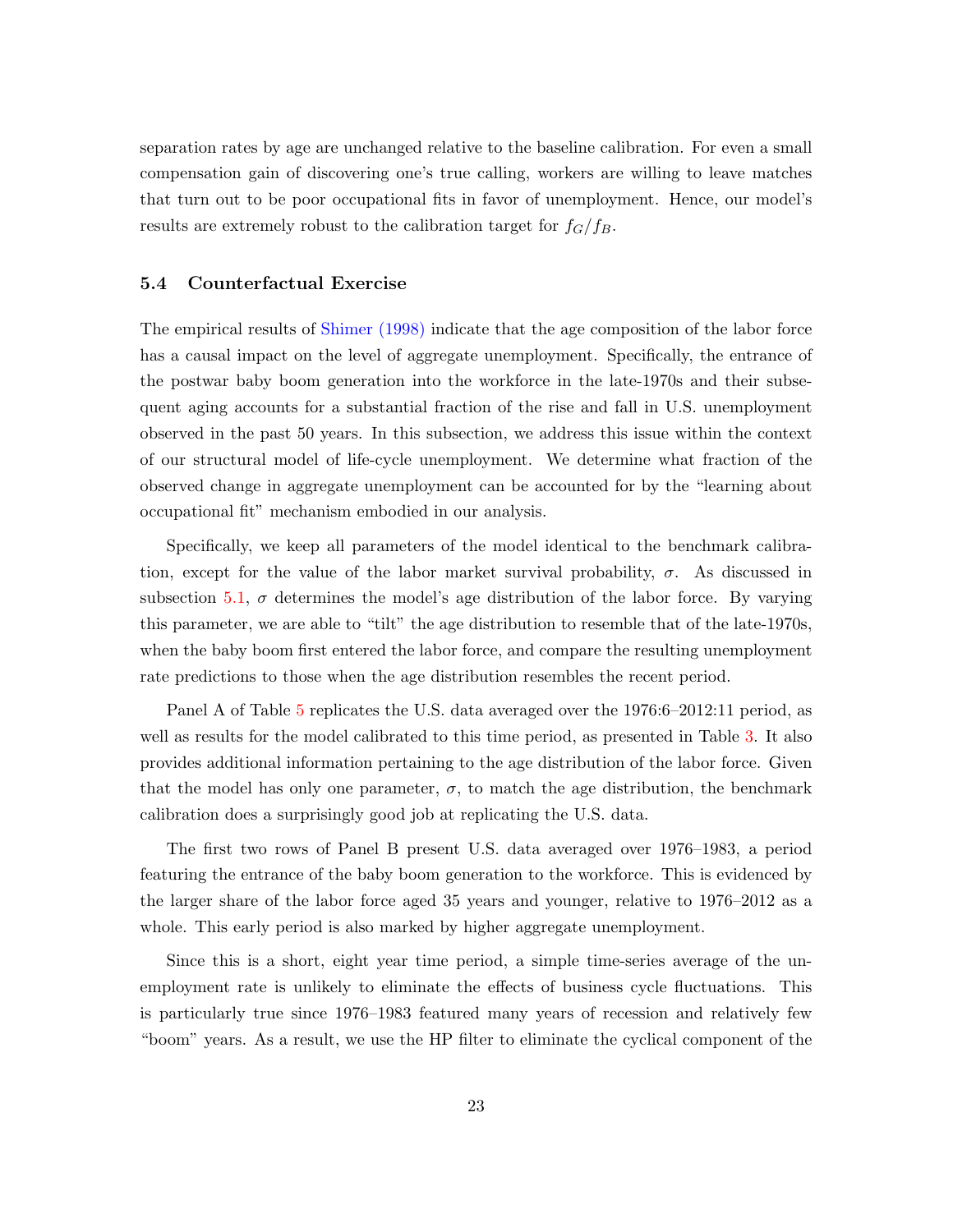|                   | $20 - 24$ | $25 - 34$ | $35 - 44$ | $45 - 54$ | $55 - 64$ | $20 - 64$ |
|-------------------|-----------|-----------|-----------|-----------|-----------|-----------|
| A. 1976-2012      |           |           |           |           |           |           |
| U.S. Data         |           |           |           |           |           |           |
| labor force share | 12.90     | 27.90     | 25.88     | 21.01     | 12.31     | 100       |
| unemployment rate | 10.45     | 6.37      | 4.81      | 4.22      | 4.01      | 5.75      |
| Model             |           |           |           |           |           |           |
| labor force share | 15.68     | 27.29     | 22.65     | 18.79     | 15.59     | 100       |
| unemployment rate | 12.21     | 7.33      | 3.58      | 3.06      | 3.04      | 5.75      |
| B. 1976-1983      |           |           |           |           |           |           |
| U.S. Data         |           |           |           |           |           |           |
| labor force share | 16.77     | 30.50     | 21.69     | 18.27     | 12.78     | 100       |
| unemployment rate | 11.87     | 7.22      | 5.01      | 4.37      | 4.04      | 6.59      |
| Model             |           |           |           |           |           |           |
| labor force share | 17.77     | 29.23     | 22.47     | 17.27     | 13.27     | 100       |
| unemployment rate | 12.57     | 7.60      | 3.71      | 3.15      | 3.13      | 6.25      |
| $C.~2002 - 2009$  |           |           |           |           |           |           |
| U.S. Data         |           |           |           |           |           |           |
| labor force share | 10.95     | 23.75     | 26.05     | 25.16     | 14.10     | 100       |
| unemployment rate | 9.75      | 5.80      | 4.53      | 4.01      | 3.84      | 5.17      |
| Model             |           |           |           |           |           |           |
| labor force share | 13.29     | 24.80     | 22.59     | 20.58     | 18.74     | 100       |
| unemployment rate | 11.96     | 7.13      | 3.50      | 2.99      | 2.98      | 5.32      |

<span id="page-24-0"></span>Table 5: Labor Market Statistics by Age Group: Counterfactual

Notes: U.S. data from the CPS. Model statistics computed from the theoretical steady state distribution for various parameter specifications.

unemployment data.<sup>[23](#page--1-0)</sup> Given our interest in "steady state" analysis and the impact of lowfrequency change in demographics, we present the average unemployment rate of the HP filtered trend. As Panel B of Table [5](#page-24-0) indicates, aggregate unemployment was high in this period: 6.59%, as compared to 5.75% during 1976–2012. This is true of each age-specific unemployment rate as well.

The bottom two rows of Panel B present results from our model calibrated to this time period. In particular, we lower the survival probability to  $\sigma = 0.9978$  in order to minimize the sum of squared residuals between the model's labor force shares in each of the five age bins with the average values observed in the data. As a check, we find that this value of  $\sigma$ 

<sup>&</sup>lt;sup>23</sup>Since the HP filter performs poorly near the endpoints of time series, we extend the unemployment rate data to 1950 before applying the filter.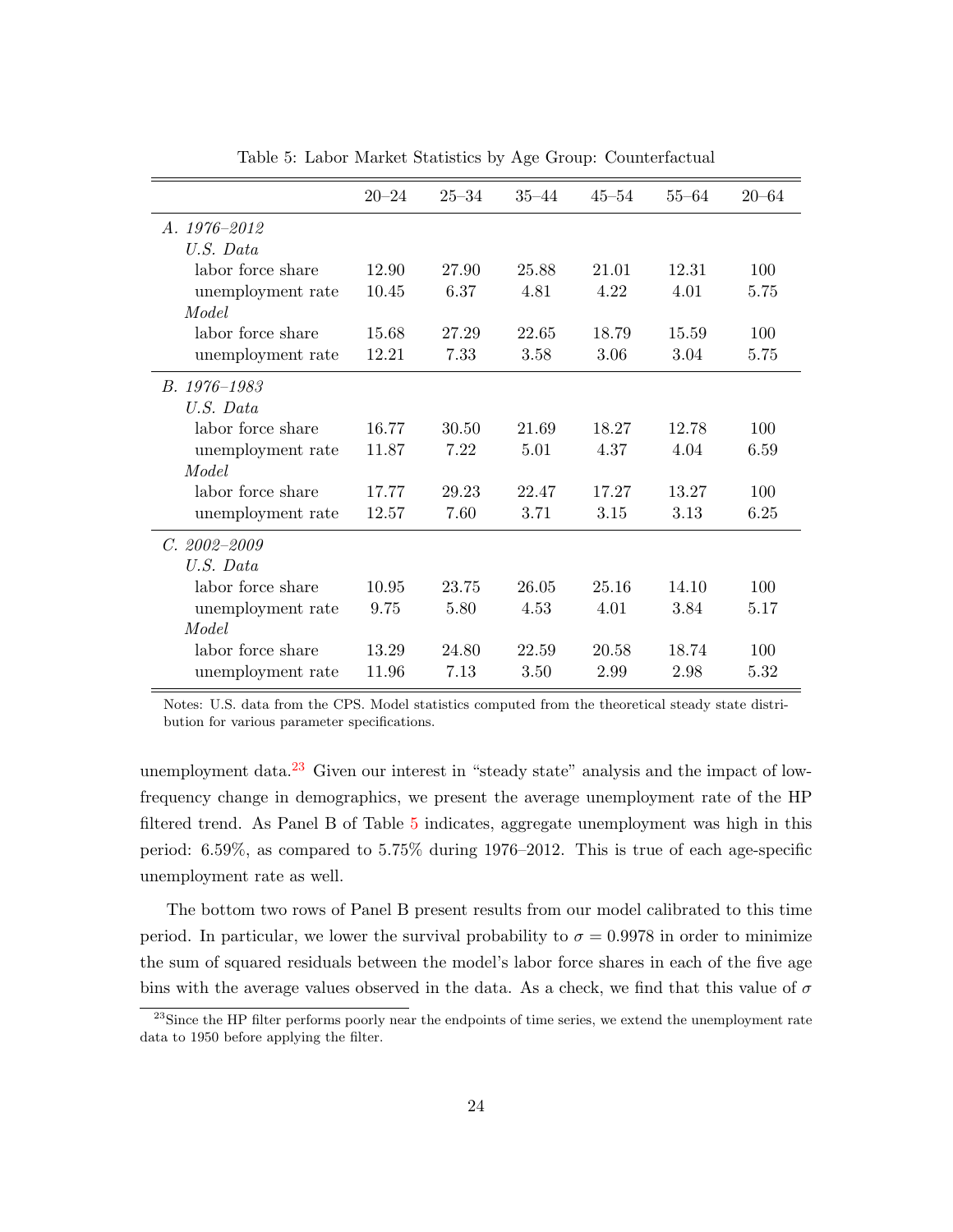implies an average worker age of 37.85 years in the model as compared to an average age of 37.90 in the U.S. data.

Panel B indicates that the model does well in replicating the higher aggregate unemployment rate observed during this period. Lowering  $\sigma$  to match the younger labor force composition raises the 20–64 year old unemployment rate to 6.25%. This is close to the value of 6.59% found in the data.

Panel C of Table [5](#page-24-0) presents results for the period 2002–2009. Obviously, the labor force is noticeably older given the aging of the baby boom. The aggregate unemployment rate in the data is also noticeably lower.<sup>[24](#page--1-0)</sup> The bottom rows of Panel C present results from the model. To best match the labor force age distribution during this period, we set  $\sigma = 0.9992$ . This implies an average worker age of 40.50 in the model as compared to 40.54 in the U.S. data. Again, the model does a good job of accounting for observed unemployment. Aging of the workforce causes the aggregate unemployment rate to fall to 5.32%, as compared to 5.17% in the data.

Hence, aging of the labor force—in a manner that best matches that observed from the mid-1970s to present—causes aggregate unemployment to fall by  $0.92\%$  in our model.<sup>[25](#page--1-0)</sup> This compares with a fall of 1.42% in the U.S. data. As such, the model rationalizes 65% of the observed change in aggregate unemployment.

Moreover, the change in aggregate unemployment generated by the model is not due simply to the mechanical effect of changing labor force shares. This can be seen by comparing the age-specific unemployment rates across Panels B and C. As the labor force ages, the unemployment rate of 20–24 year olds falls from 12.57% to 11.96%; the unemployment rate of 45–54 year olds falls from 3.15% to 2.99%. Indeed, this "behavioral" implication of our model is consistent with the U.S. data: labor force aging has been accompanied by lower unemployment rates for workers of all age groups.

In our model, this equilibrium effect on unemployment operates through the free entry condition (equation [\(9\)](#page-14-1) with  $V = 0$ ). As the labor force ages, the endogenous distribution of unemployed worker types shifts, so that there are fewer low-type workers, and more workers who know their true calling. Hence, for any given vacancy cost,  $\kappa$ , firms are willing

 $^{24}$ Again, given the poor performance of the HP filter at endpoints of time series, we have chosen to end our analysis period in 2009, and not consider the filtered data from the last three years of the sample. Including the data from the Great Recession would increase the observed unemployment rates. Given our calibrated results, discussed shortly, this would improve the model's ability to explain the observed unemployment rate changes via demographic change.

 $^{25}$ As a point of reference, our results are similar to the empirical results of [Shimer](#page-33-0) [\(1998\)](#page-33-0), who finds that aging generates a 1.20% fall in aggregate unemployment from the mid-1970s to the late-1990s.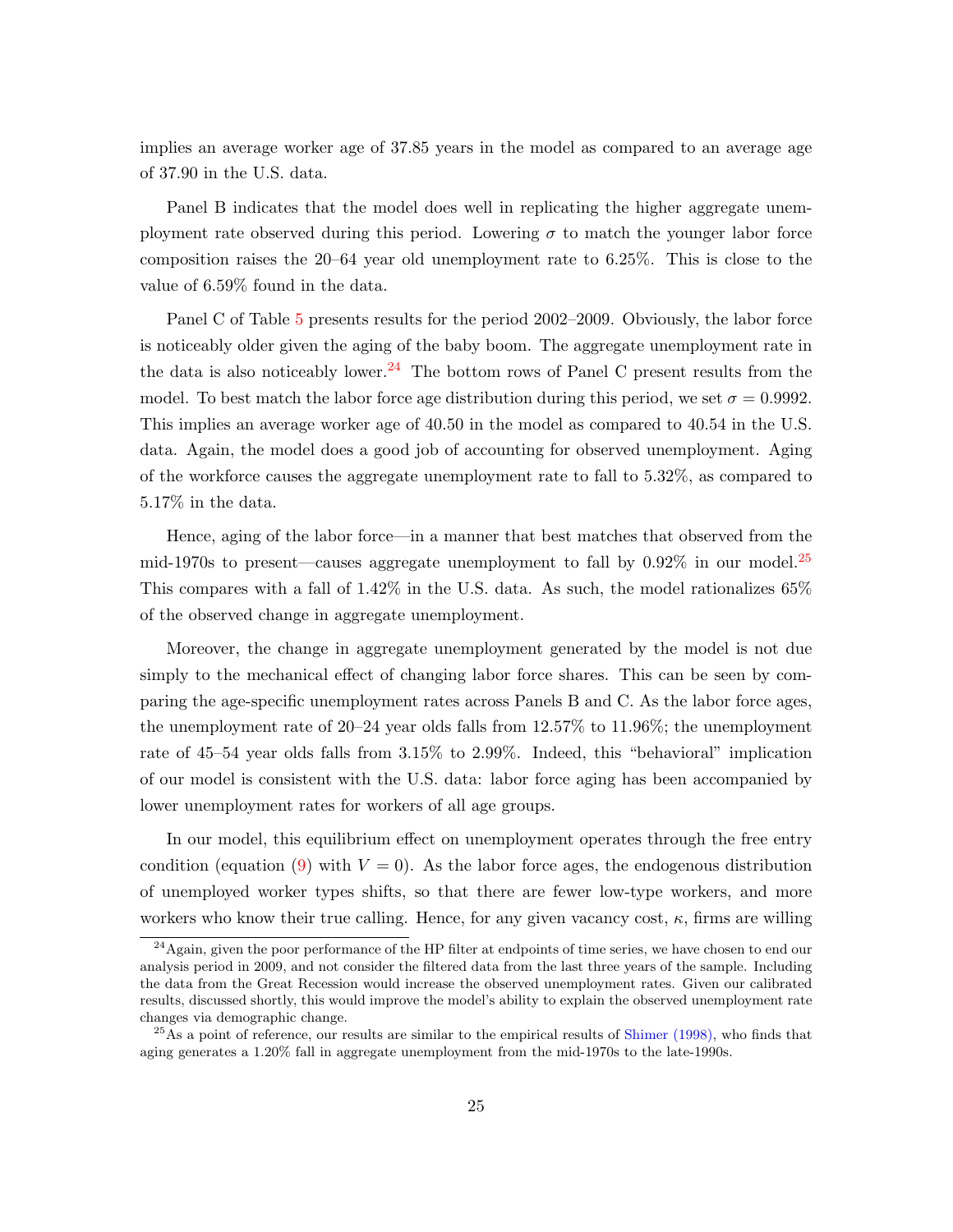to create more vacancies per unemployed worker, since the expected surplus from a match is greater. $26$  This results in a higher job finding rate, and lower unemployment rate, among all workers.

Indeed, it is possible to quantify the importance of this effect on the unemployment rate change generated by the model. Taking the age-specific unemployment rates in Panel B, and weighting them by the 2002–2009 labor force shares of Panel C would imply an aggregate unemployment rate of 5.63%. Hence, of the 0.92% fall in unemployment across the two periods, the mechanical effect of age composition change accounts for  $(6.25-5.63) \div 0.92 =$ 67%. The other 33% is due to the equilibrium effect of increased job creation. As such, the model embodies a non-trivial internal propagation mechanism to labor force composition change.

# 6 Conclusion

In this paper, we study one of the key life cycle labor market facts: that unemployment declines as a function of age. We propose a simple model of occupational learning that accounts for this fact. Young workers, who are less likely to have found their "true calling," are more likely to separate from employment matches. Hence, our model correctly predicts that age differences in unemployment rates are due to age differences in separation rates. Our calibrated model does a very good job at quantitatively replicating the age differences in unemployment and separation rates observed in the U.S. data. Moreover, labor force aging in our model accounts for a significant fraction of the fall in aggregate unemployment observed in the past 35 years.

<sup>&</sup>lt;sup>26</sup>See also [Pries](#page-33-5) [\(2008\)](#page-33-5) who emphasizes the importance of compositional change in the pool of unemployed workers in explaining business cycle fluctuations in unemployment.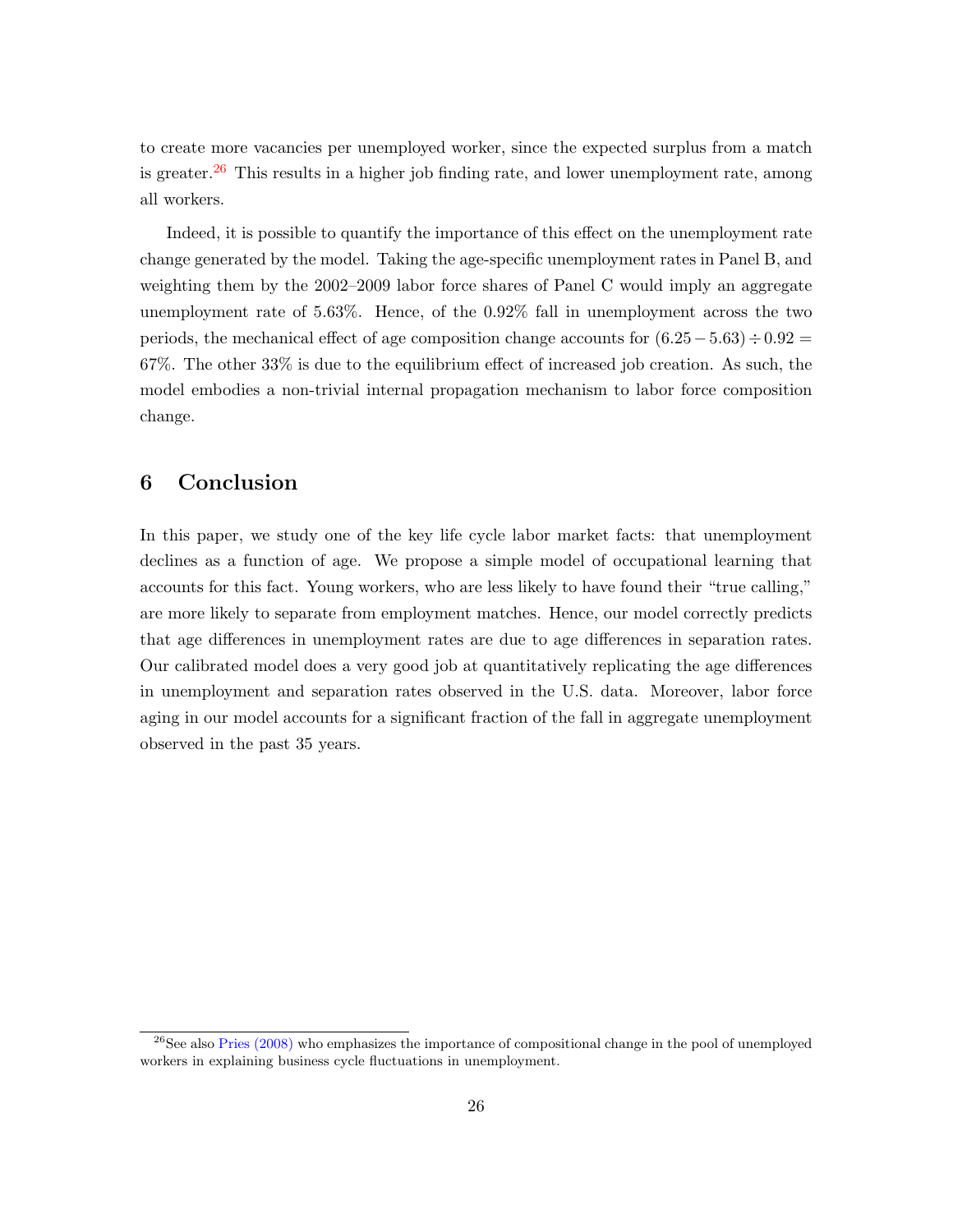## A Distribution of Unemployed Workers

Here we provide details on the distribution of unemployed workers across types. We begin with the laws-of-motion for employment and unemployment in steady state.<sup>[27](#page--1-0)</sup> Letting  $u_1$ denote the number of unemployed workers of type 1:

$$
u_1 = (1 - \sigma) + \sigma [(1 - \mu(\theta))u_1 + \delta(1 - \lambda)n_{L,1}],
$$

where  $n_{L,1}$  denotes the number of employed workers of type 1 learning about the current occupational fit. In general:

$$
n_{L,i} = \sigma \left[ \mu(\theta) u_i + (1 - \lambda)(1 - \delta) n_{L,i} \right],
$$

for  $i = 1, ..., M - 1$ .

The number of type  $i$  workers employed in matches of poor occupational fit is given by:

$$
n_{B,i} = \sigma [(1 - \delta_{B,i}) n_{B,i} + \lambda (1 - p_i)(1 - \delta_{B,i}) n_{L,i}].
$$

Here,  $\delta_{B,i} = 1$  if type i bad matches endogenously separate, and  $\delta_{B,i} = \delta$  otherwise. The number of unemployed workers of type  $i = 2, \ldots, M - 1$  is given by:

$$
u_i = \sigma \left[ (1 - \mu(\theta))u_i + \delta_{B,i-1}n_{B,i-1} + \lambda(1 - p_{i-1})\delta_{B,i-1}n_{L,i-1} + (1 - \lambda)\delta N_{L,i} \right].
$$

Finally, for type  $i = M$  workers:

$$
n_M = \sigma \left[ (1 - \delta)n_M + \mu(\theta)u_M + \sum_{i=1}^{M-1} \lambda p_i (1 - \delta)n_{L,i} \right],
$$
  

$$
u_M = \sigma \left[ (1 - \mu(\theta))u_M + \delta n_M + \delta_{B,M-1}n_{B,M-1} + \lambda(1 - p_{M-1})\delta_{B,M-1}n_{L,M-1} + \delta \sum_{i=1}^{M-1} \lambda p_i N_{L,i} \right]
$$

.

Given these definitions:

$$
\pi_i = \frac{u_i}{\sum_{j=1}^M u_j}, \quad i = 1, \dots, M.
$$

<sup>&</sup>lt;sup>27</sup>Out of steady state, variables on the left hand side of all equations would be denoted with a prime  $'$ .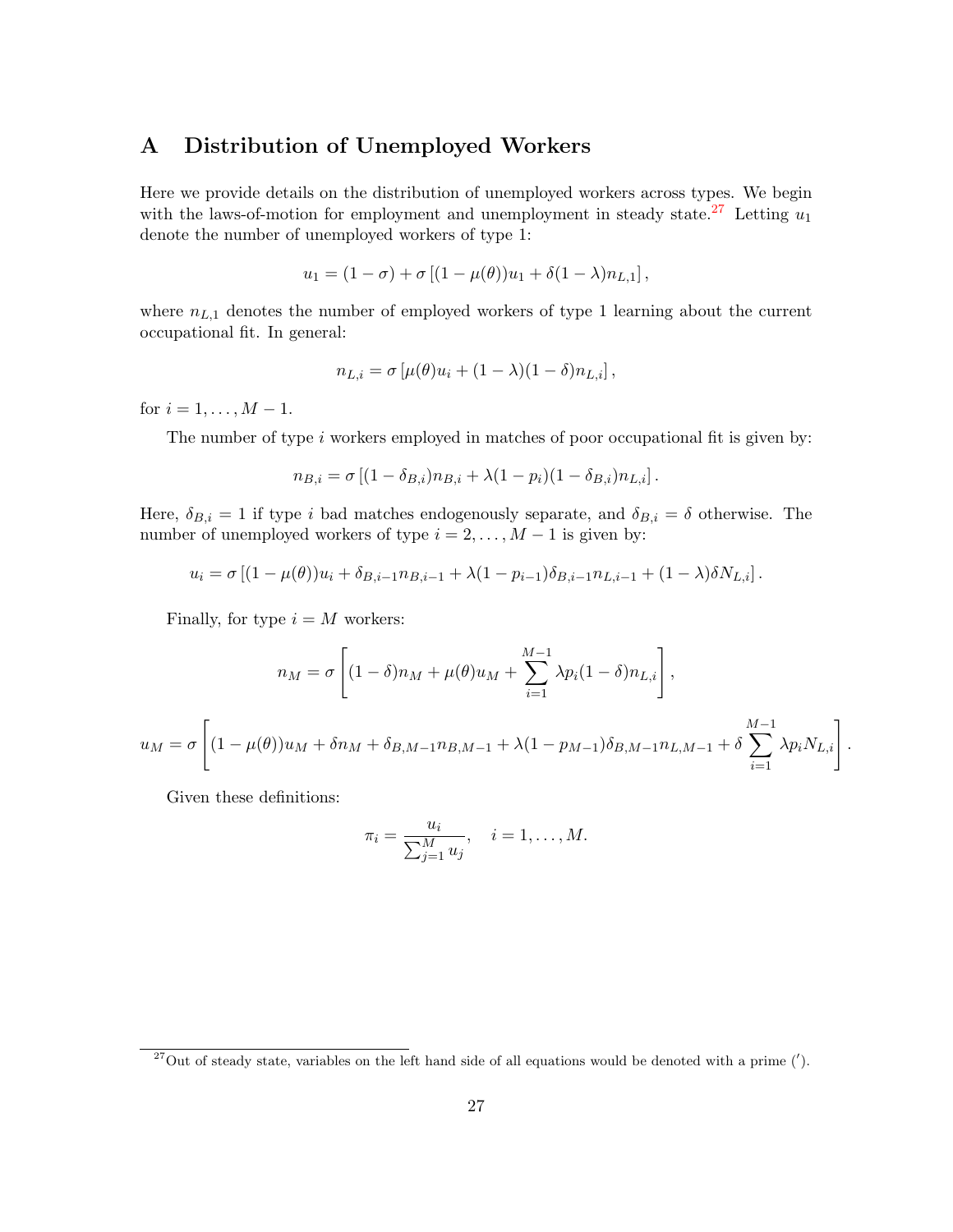# B Compensations

There are three functions for compensation in the model.  $\omega_M$  is the compensation paid to workers who found their "true calling".  $\omega_{B,i}$  is the compensation for workers who are employed in their  $i^{th}$  occupation, and learned that this is not their true calling.  $\omega_{L,i}$  is the compensation for workers who are employed in the  $i<sup>th</sup>$  occupation, and have yet to learn whether this is their true calling.

We solve for these compensation functions by maximizing the values of the Nash prod-ucts specified in Section [4.2.](#page-15-0) Given that  $\tau$  represents the worker's bargaining share, and imposing the equilibrium condition  $V = 0$ , the solution for any compensation satisfies

$$
J = (1 - \tau)S
$$

where J is the surplus to the firm from a match, and S is the total surplus from a match, i.e. the sum of firm and worker surplus. We use the Bellman values defined in our model to express S and derive the steady state compensation for each type of match.

#### Compensation for Type-M Workers in "Good" Match

First note that  $S_M = J_M + W_M - U_M$ . Therefore we have:

$$
J_M = (1 - \tau)S_M
$$
  
\n
$$
f_G - \omega_M + \beta(1 - \delta)J_M = (1 - \tau)[f_G - z + \beta(1 - \delta - \tau\mu(\theta))S_M]
$$
  
\n
$$
\omega_M = \tau f_G + (1 - \tau)z + \beta(1 - \delta)J_M - (1 - \tau)\beta(1 - \delta)S_M - (1 - \tau)\beta(-\tau\mu(\theta))S_M
$$
  
\n
$$
= \tau f_G + (1 - \tau)z + \beta(1 - \tau)\tau\mu(\theta)S_M
$$
  
\n
$$
= \tau f_G + (1 - \tau)z + \beta(1 - \tau)\mu(\theta)[W_M - U_M],
$$

where in the last step we use the result that  $W_M - U_M = \tau S_M$ .

#### Compensation for Type-i Workers in "Bad" Match

The total surplus from a bad match is

$$
S_{B,i} = J_{B,i} + W_{B,i} - U_{i+1}
$$
  
=  $f_B - z + \beta (1 - \delta) S_{B,i} - \beta \mu(\theta) \tau S_{L,i+1}$ 

When positive, this surplus can be used to solve for  $\omega_{B,i}$  as follows:

$$
J_{B,i} = (1 - \tau)S_{B,i}
$$
  
\n
$$
f_B - \omega_{B,i} + \beta(1 - \delta)J_{B,i} = (1 - \tau) \Big[ f_B - z + (\beta(1 - \delta)S_{B,i} - \beta\mu(\theta)\tau S_{L,i+1}) \Big]
$$
  
\n
$$
f_B - \omega_{B,i} = (1 - \tau) \Big[ f_B - z - \beta\mu(\theta)\tau S_{L,i+1} \Big]
$$
  
\n
$$
\omega_{B,i} = \tau f_B + (1 - \tau)z + (1 - \tau)\beta\mu(\theta)\tau S_{L,i+1}
$$
  
\n
$$
\omega_{B,i} = \tau f_B + (1 - \tau)z + (1 - \tau)\beta\mu(\theta) \big(W_{L,i+1} - U_{i+1}\big).
$$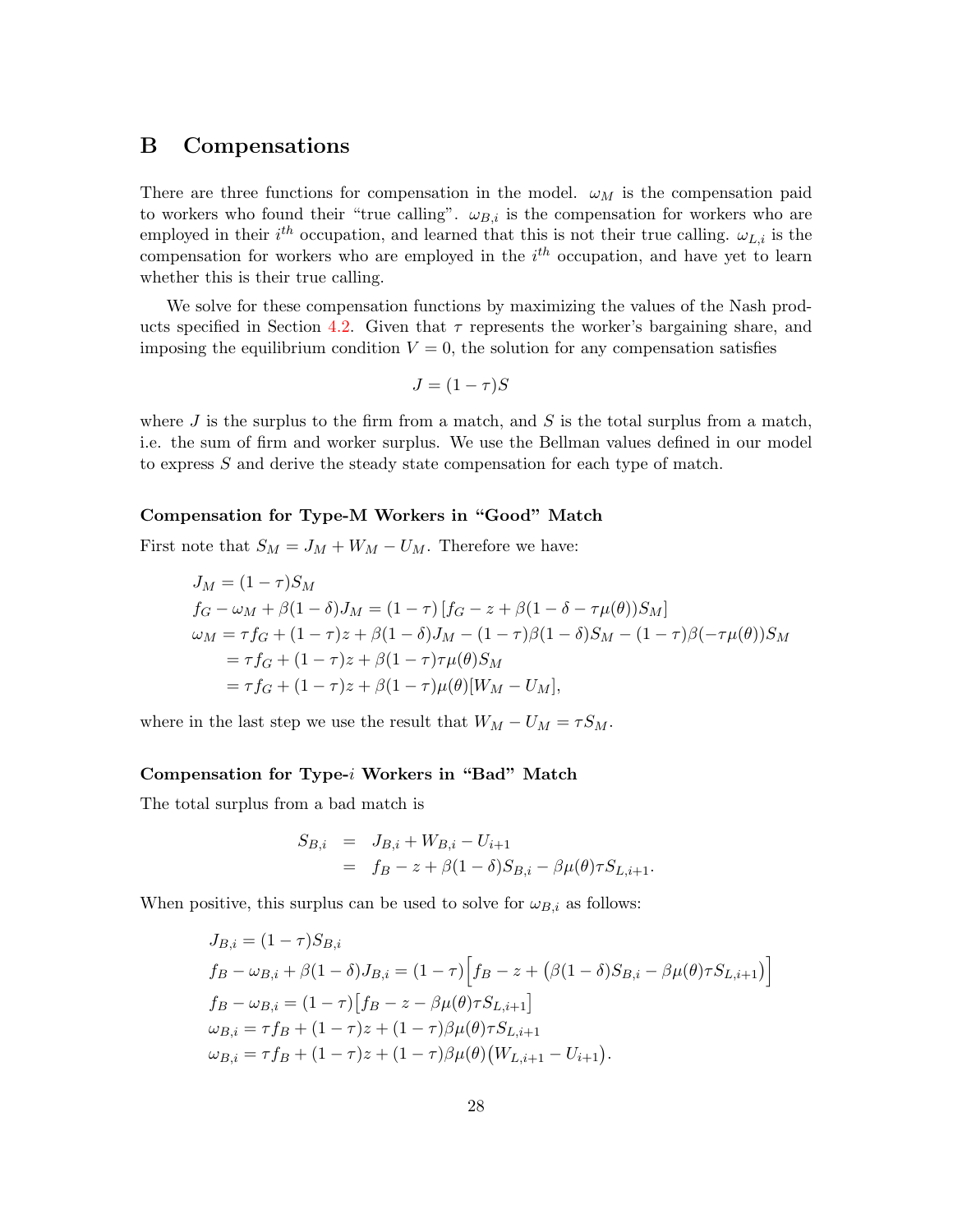# Compensation for Type-i Workers in a "Learning-Phase" Match

Let  $\bar{f}_i = p_i f_G + (1 - p_i) f_B$ . The total surplus generated by a match in the learning phase is

$$
S_{L,i} = J_{L,i} + W_{L,i} - U_i
$$
  
\n
$$
= \bar{f}_i - \omega_{L,i} + \beta \lambda p_i (1 - \delta) J_M + \beta \lambda (1 - p_i) (1 - \delta) J_{B,i} + \beta (1 - \lambda) (1 - \delta) J_{L,i}
$$
  
\n
$$
+ \omega_{L,i} + \beta \lambda p_i (1 - \delta) W_M + \beta \lambda p_i \delta U_M
$$
  
\n
$$
+ \beta \lambda (1 - p_i) (1 - \delta) W_{B,i} + \beta \lambda (1 - p_i) \delta U_{i+1}
$$
  
\n
$$
+ \beta (1 - \lambda) (1 - \delta) W_{L,i} + \beta (1 - \lambda) \delta U_i
$$
  
\n
$$
- z - \beta \mu (\theta) W_{L,i} - \beta (1 - \mu (\theta)) U_i
$$
  
\n
$$
= \bar{f}_i - z + \beta \lambda p_i (1 - \delta) [J_M + W_M - U_M] + \beta \lambda p_i U_M
$$
  
\n
$$
+ \beta \lambda (1 - p_i) (1 - \delta) [J_{B,i} + W_{B,i} - U_{i+1}] + \beta \lambda (1 - p_i) U_{i+1}
$$
  
\n
$$
+ \beta (1 - \lambda) (1 - \delta) [J_{L,i} + W_{L,i} - U_i] + \beta (1 - \lambda) U_i
$$
  
\n
$$
- \beta \mu (\theta) [W_{L,i} - U_i] - \beta U_i
$$
  
\n
$$
= \bar{f}_i - z + \beta \lambda p_i (1 - \delta) S_M + \beta \lambda (1 - p_i) (1 - \delta) S_{B,i}
$$
  
\n
$$
+ \beta (1 - \lambda) (1 - \delta) S_{L,i} - \beta \mu (\theta) \tau S_{L,i}
$$
  
\n
$$
+ \beta \lambda p_i U_M + \beta \lambda (1 - p_i) U_{i+1} + \beta U_i - \beta \lambda U_i - \beta U_i
$$
  
\n
$$
= \bar{f}_i - z + \beta \lambda p_i (1 - \delta) S_M + \beta \lambda (1 - p_i) (1 - \delta) S_{B,i}
$$
  
\n
$$
+ \beta (1 - \lambda) (1 - \delta) S_{L,i} - \beta \mu (\theta) \tau S_{L,i}
$$
  
\n

With this, we can calculate  $\omega_{L,i}$ :

$$
J_{L,i} = (1 - \tau)S_{L,i}
$$
  
\n
$$
\bar{f}_i - \omega_{L,i} + \beta \lambda p_i (1 - \delta)J_M + \beta \lambda (1 - p_i)(1 - \delta)J_{B,i} + \beta (1 - \lambda)(1 - \delta)J_{L,i}
$$
  
\n
$$
= (1 - \tau) \Big\{ \bar{f}_i - z + \beta \lambda p_i (1 - \delta)S_M + \beta \lambda (1 - p_i)(1 - \delta)S_{B,i} + \beta (1 - \lambda)(1 - \delta)S_{L,i}
$$
  
\n
$$
-\beta \mu(\theta) \tau S_{L,i} + \beta \lambda [p_i U_M + (1 - p_i)U_{i+1} - U_i] \Big\}
$$
  
\n
$$
\omega_{L,i} = \tau \bar{f}_i + (1 - \tau)z + (1 - \tau)\beta \mu(\theta) [W_{L,i} - U_i] - (1 - \tau)\beta \lambda [p_i U_M + (1 - p_i)U_{i+1} - U_i].
$$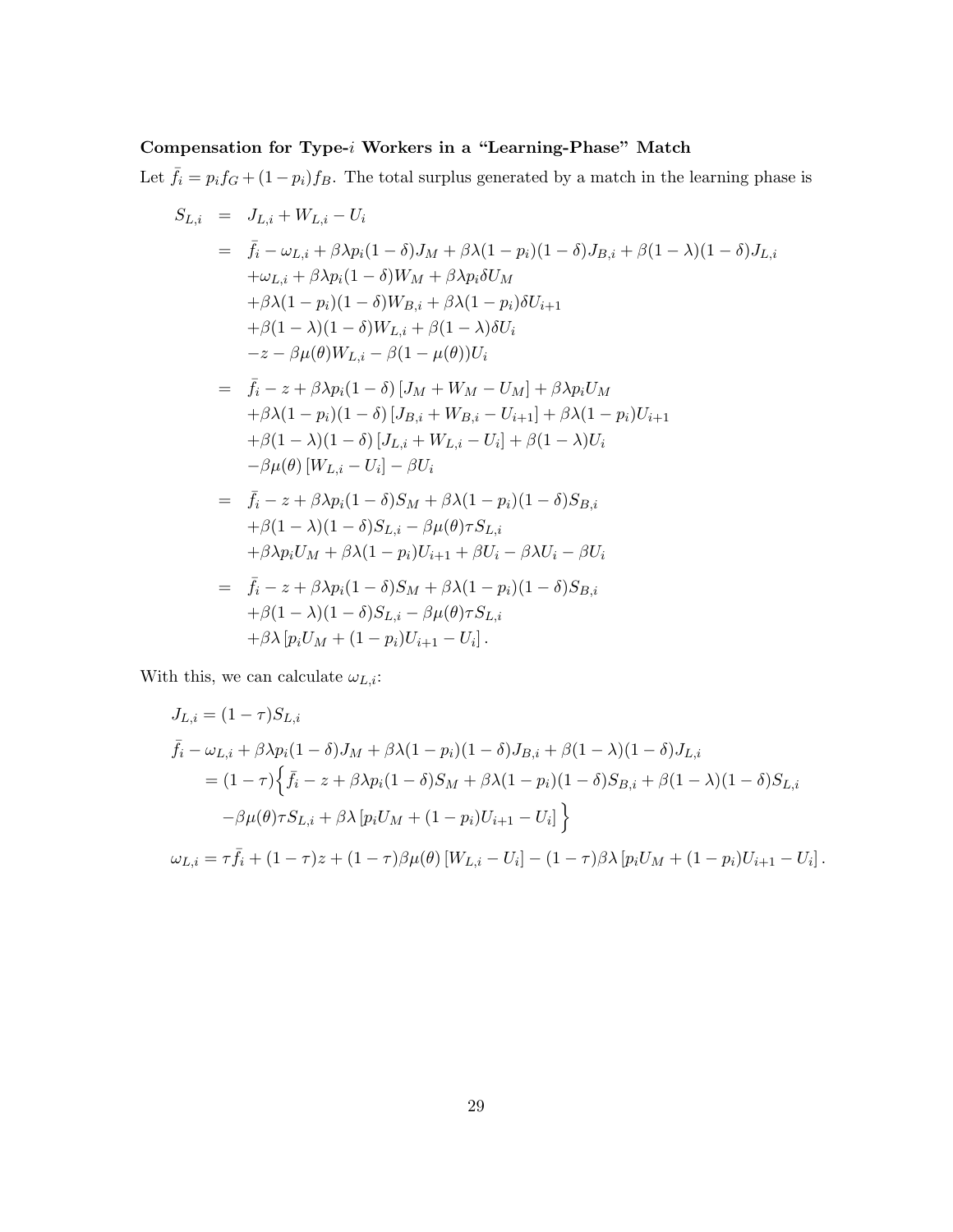## C Proof of Proposition [1](#page-16-0)

We start by showing that  $U_M > U_{M-1}$ . Assume, by contradiction, that  $U_M \leq U_{M-1}$ . From the value of unemployment, we have

$$
W_{L,i} - U_i = \frac{(1-\beta)U_i}{\beta \mu(\theta)}, \quad i = 1 \dots M,
$$

where  $W_{L,M} \equiv W_M$ . So  $U_M \leq U_{M-1}$  implies that  $W_M - U_M \leq W_{L,M-1} - U_{M-1}$ . Using equilibrium wages,

$$
\omega_M - \omega_{L,M-1} = \tau (f_G - \bar{f}_{M-1}) + (1 - \tau) \mu(\theta) \beta [(W_M - U_M) - (W_{L,M-1} - U_{M-1})] + \lambda (1 - \tau) \beta (U_M - U_{M-1})
$$
  
=  $\tau (f_G - \bar{f}_{M-1}) + (1 - \tau) (1 - \beta) (U_M - U_{M-1}) + \lambda (1 - \tau) \beta (U_M - U_{M-1})$   
=  $\tau (f_G - \bar{f}_{M-1}) + (1 - \tau) (1 - \beta (1 - \lambda)) (U_M - U_{M-1}).$ 

Now we can write the value of type  $M$  firm as

$$
J_M = f_G - \omega_G + \beta (1 - \delta) J_M \pm \beta (1 - \lambda)(1 - \delta) J_M
$$
  
= 
$$
\frac{f_G - \omega_G + \beta (1 - \delta) \lambda J_M}{1 - \beta (1 - \lambda)(1 - \delta)},
$$

and that for type  $M-1$  as

$$
J_{L,M-1} = \frac{\bar{f}_{M-1} - \omega_{L,M-1} + \beta \lambda (1 - \delta) p_{M-1} J_M}{1 - \beta (1 - \lambda)(1 - \delta)},
$$

where  $\bar{f}_i = p_i f_G + (1 - p_i) f_B$ . Then we have

$$
(1 - \beta(1 - \lambda)(1 - \delta))(J_M - J_{L,M-1})
$$
  
=  $(f_G - \bar{f}_{M-1}) - (\omega_G - \omega_{L,M-1}) + (\beta(1 - \delta) - \beta\lambda(1 - \delta)p_{M-1})J_M$   
=  $(f_G - \bar{f}_{M-1}) - (\omega_G - \omega_{L,M-1}) + \beta(1 - \delta)\lambda(1 - p_{M-1})J_M$   
=  $(1 - \tau)(f_G - \bar{f}_{M-1}) - (1 - \tau)(1 - \beta(1 - \lambda))(U_M - U_{M-1}) + \beta(1 - \delta)\lambda(1 - p_{M-1})J_M,$ 

that is,  $J_M > J_{L,M-1}$ . This is a contradiction of Nash bargaining: since  $\tau J_M = (1 \tau$ )( $W_M - U_M$ ) and  $\tau J_{L,M-1} = (1 - \tau)(W_{L,M-1} - U_{M-1})$ , we have

$$
0 < \tau [J_M - J_{L,M-1}] = (1 - \tau)[(W_M - U_M) - (W_{L,M-1} - U_{M-1})] \le 0.
$$

The rest of the proof is by induction. Suppose that  $U_{i+1} < U_{i+2} \leq U_M$  (the weak inequality is necessary to encompass the case where  $i = M - 2$ ). By contradiction, assume that  $U_i \geq U_{i+1}$ . From the value of unemployment, we know that  $U_i \geq U_{i+1}$  implies that  $W_{L,i} - U_i \ge W_{L,i+1} - U_{i+1}$ . Using the same strategy as above, we have

$$
\omega_{L,i+1} - \omega_{L,i} = \tau(\bar{f}_{i+1} - \bar{f}_i) + (1 - \tau)(1 - \beta)(U_{i+1} - U_i)
$$
  
\n
$$
- (1 - \tau)\lambda\beta[p_{i+1}(U_M - U_{i+2}) + (U_{i+2} - U_{i+1}) - p_i(U_M - U_{i+1}) - (U_{i+1} - U_i)]
$$
  
\n
$$
= \tau(\bar{f}_{i+1} - \bar{f}_i) + (1 - \tau)(1 - \beta(1 - \lambda))(U_{i+1} - U_i)
$$
  
\n
$$
- (1 - \tau)\lambda\beta[(p_{i+1} - p_i)U_M + (1 - p_{i+1})U_{i+2}) - (1 - p_i)U_{i+1}].
$$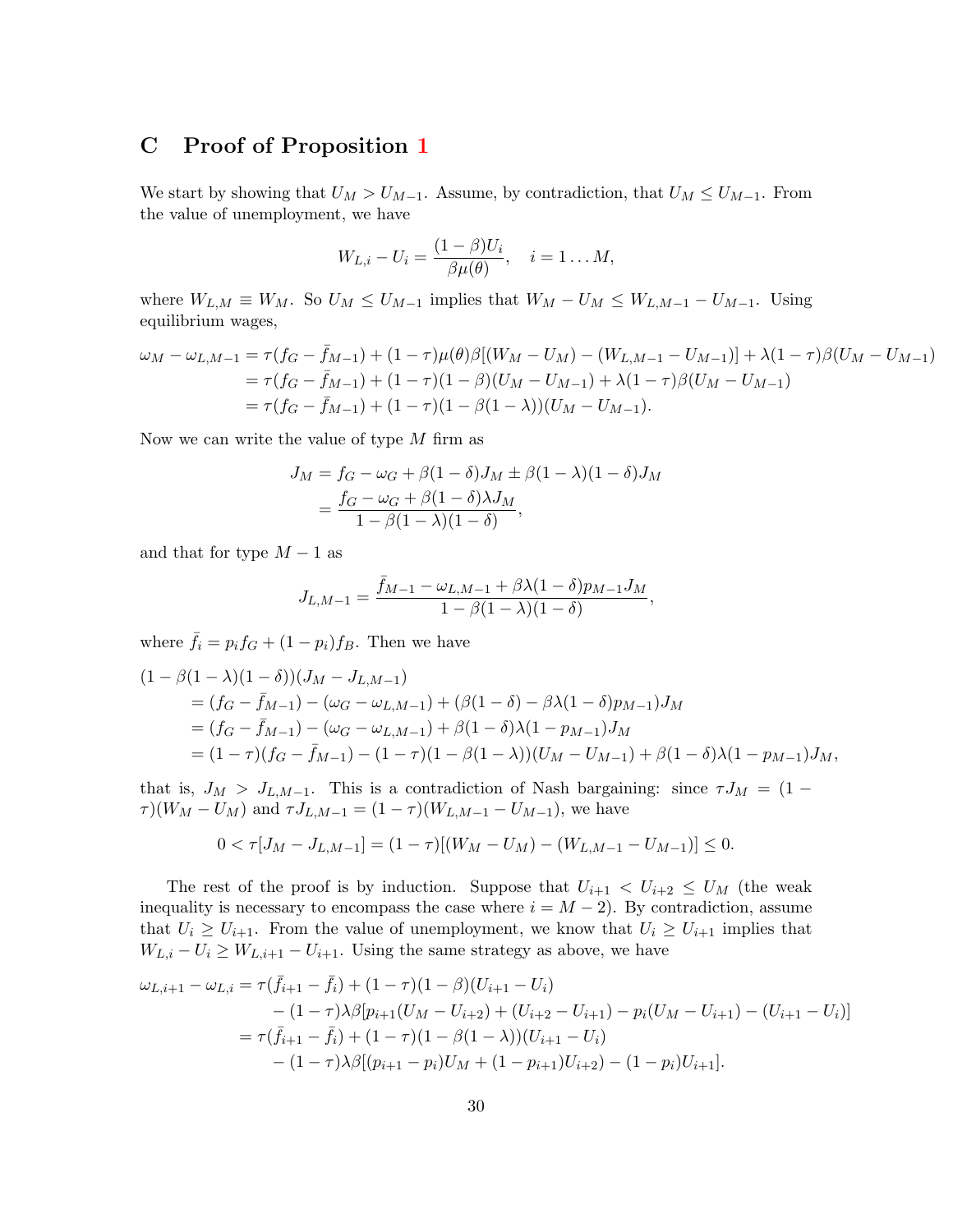Finally, the firms' value functions implies that

$$
(1 - \beta(1 - \lambda)(1 - \delta))(J_{L,i+1} - J_{L,i})
$$
  
\n
$$
= (\bar{f}_{i+1} - \bar{f}_i) - (\omega_{L,i+1} - \omega_{L,i}) + (p_{i+1} - p_i)\beta\lambda(1 - \delta)J_M
$$
  
\n
$$
= (1 - \tau)(\bar{f}_{i+1} - \bar{f}_i) - (1 - \tau)(1 - \beta(1 - \lambda))(U_{i+1} - U_i)
$$
  
\n
$$
+ (1 - \tau)\lambda\beta[(p_{i+1} - p_i)U_M + (1 - p_{i+1})U_{i+2}) - (1 - p_i)U_{i+1}]
$$
  
\n
$$
\geq (1 - \tau)(\bar{f}_{i+1} - \bar{f}_i) - (1 - \tau)(1 - \beta(1 - \lambda))(U_{i+1} - U_i)
$$
  
\n
$$
+ (1 - \tau)\lambda\beta[(p_{i+1} - p_i)U_{i+2} + (1 - p_{i+1})U_{i+2}) - (1 - p_i)U_{i+1}]
$$
  
\n
$$
= (1 - \tau)(\bar{f}_{i+1} - \bar{f}_i) - (1 - \tau)(1 - \beta(1 - \lambda))(U_{i+1} - U_i)
$$
  
\n
$$
+ (1 - \tau)\lambda\beta(1 - p_i)(U_{i+2} - U_{i+1})
$$
  
\n
$$
\geq 0,
$$

again violating Nash Bargaining. It follows that  $U_i < U_{i+1}$ ,  $i = 1, ..., M - 1$ .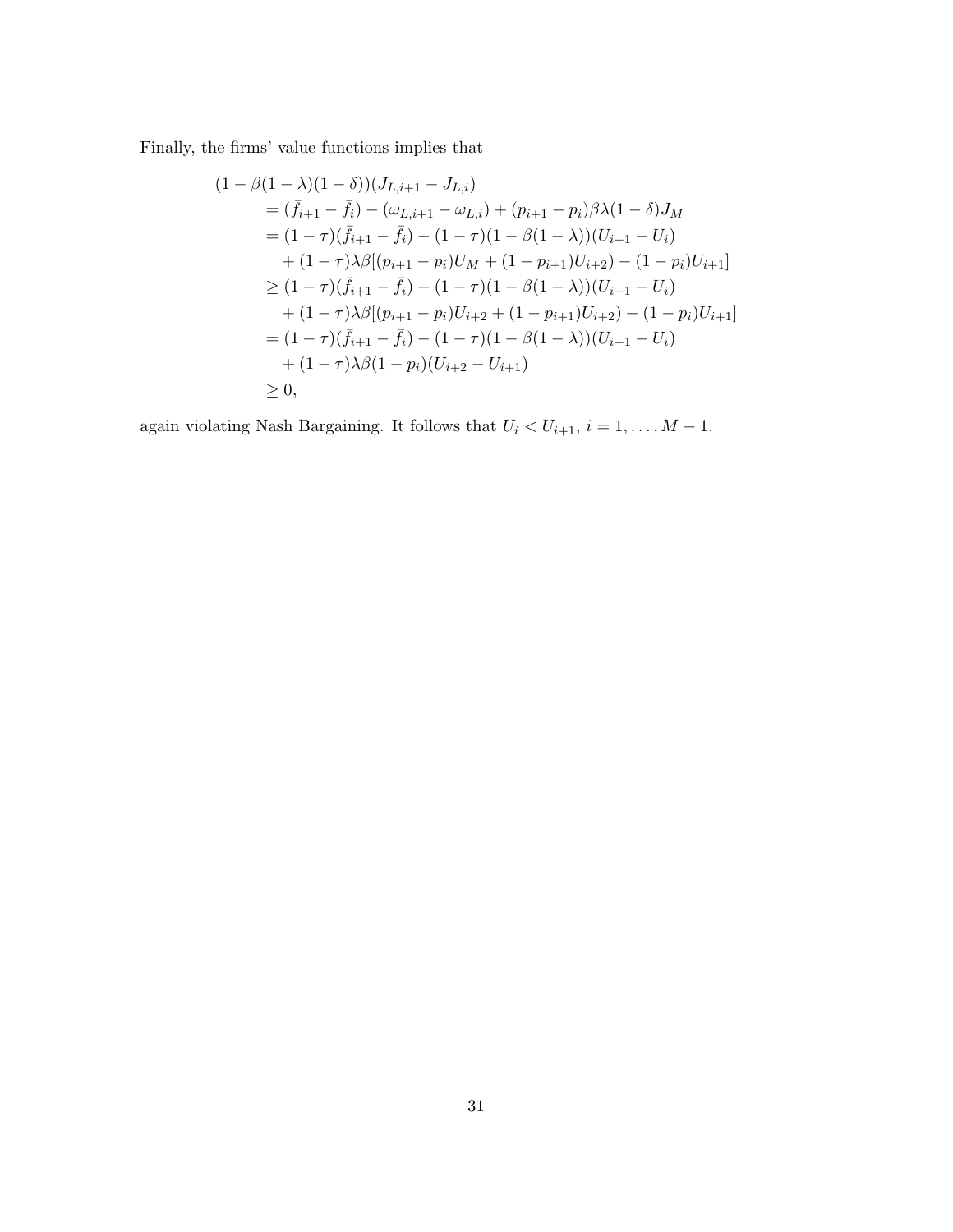# References

- <span id="page-32-11"></span>Brügemann, B. (2008). What elasticity of the matching function is consistent with U.S. aggregate labor market data? Unpublished manuscript.
- <span id="page-32-0"></span>Diamond, P. A. (1982). Aggregate demand management in search equilibrium. *Journal of* Political Economy  $90(5)$ , 881–894.
- <span id="page-32-6"></span>Esteban-Pretel, J. and J. Fujimoto (2011). Life-cycle labor search with stochastic match quality. Unpublished manuscript.
- <span id="page-32-7"></span>Gorry, A. (2012). Experience and worker flows. Unpublished manuscript.
- <span id="page-32-12"></span>Hall, R. E. and P. R. Milgrom (2008). The limited influence of unemployment on the wage bargain. American Economic Review 98 (4), 1653–1674.
- <span id="page-32-2"></span>Jovanovic, B. (1979). Job matching and the theory of turnover. Journal of Political Econ $omy 87(5, Part 1), 972-990.$
- <span id="page-32-8"></span>Kambourov, G. and I. Manovskii (2008). Rising occupational and industry mobility in the United States: 1968–97. *International Economic Review 49*(1), 41–79.
- <span id="page-32-4"></span>Kambourov, G. and I. Manovskii (2009). Occupational specificity of human capital. *Inter*national Economic Review  $50(1)$ , 63-115.
- <span id="page-32-3"></span>Menzio, G., I. A. Telyukova, and L. Visschers (2012). Directed search over the life cycle. NBER Working Paper No. 17746.
- <span id="page-32-1"></span>Mortensen, D. T. (1982). Property rights and efficiency in mating, racing, and related games. American Economic Review 72 (5), 968–979.
- <span id="page-32-10"></span>Mortensen, D. T. and  $\hat{E}$ . Nagypál (2007). More on unemployment and vacancy fluctuations. Review of Economic Dynamics 10, 327–347.
- <span id="page-32-9"></span>Moscarini, G. and F. Vella (2008). Occupational mobility and the business cycle. Unpublished manuscript.
- <span id="page-32-13"></span>Murphy, K. M. and F. Welch (1990). Empirical age-earnings profiles. *Journal of Labor* Economics  $8(2)$ , 202–229.
- <span id="page-32-5"></span>Neal, D. (1999). The complexity of job mobility among young men. Journal of Labor Economics  $17(2)$ , 237-261.